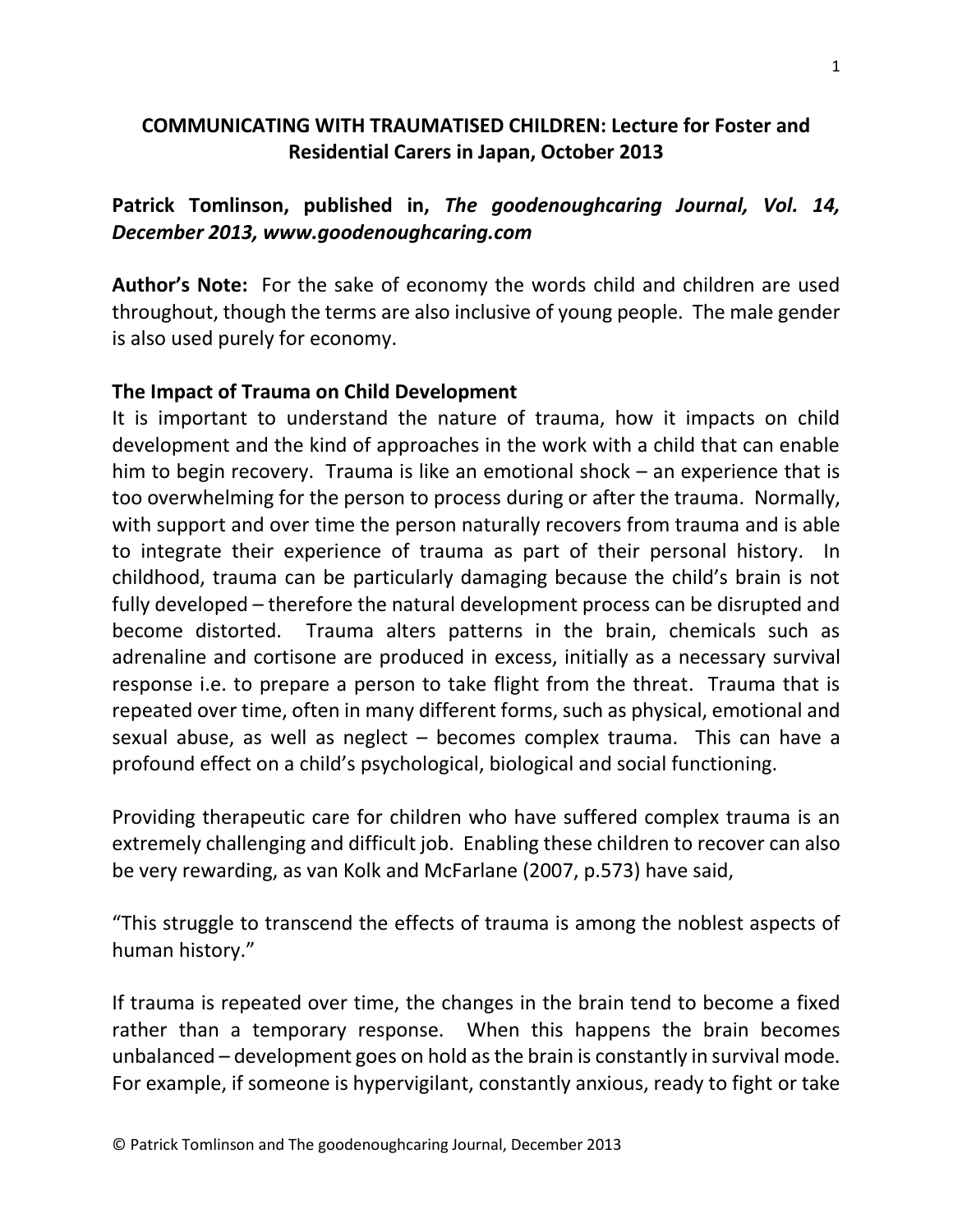flight, or alternatively 'watchfully frozen' to become invisible – the person is unable to receive nurturing experiences, which foster development.

## **The Importance of Safety**

The first thing traumatised children need is to be safe and secondly to feel safe. Safety is the foundation for all therapeutic work with traumatised children. Being safe and feeling safe are not always the same thing. For instance, we might be ensuring that a child is safe from harm but he might not trust us. For the child to feel safe we will need to ensure that he is actually safe over a long period of time. His negative experiences of adults over many years can only change through new consistent positive experiences. We cannot expect something that been learnt over such a long time to change quickly.

Until this happens a traumatised child is likely to be highly anxious, hypervigilant and mistrustful. They will keep others at a distance by using various defensive strategies, which have been adopted as a survival mechanism,

- behaving in a hostile, rejecting manner
- becoming withdrawn to keep others at a distance
- becoming manipulative to maintain a sense of control sometimes this may be by adopting a compliant and pleasing exterior protecting the real and vulnerable self

All of these behaviours, which are really attempts to survive and protect the self, prevent people from feeling connected with the child in a meaningful way. Trauma based behavior is functional at the time in which it develops as a response to threat. The strategies may be effective in causing adults to give up and stop trying to form an attachment – in this sense the child's strategy is effective in protecting him from what he feels is the likely outcome of closeness to an adult – hurt, rejection and abuse. However, in the long term the strategy is dysfunctional as the child cannot grow and develop without forming close relationships with adults.

#### **Boundaries**

Safety is created by being reliable and consistent, with firm but non-punitive boundaries. This approach must be maintained, however difficult and challenging the child's behaviour. A child may try to push us away or provoke us into rejecting him in a punitive way, by being aggressive and very challenging. This needs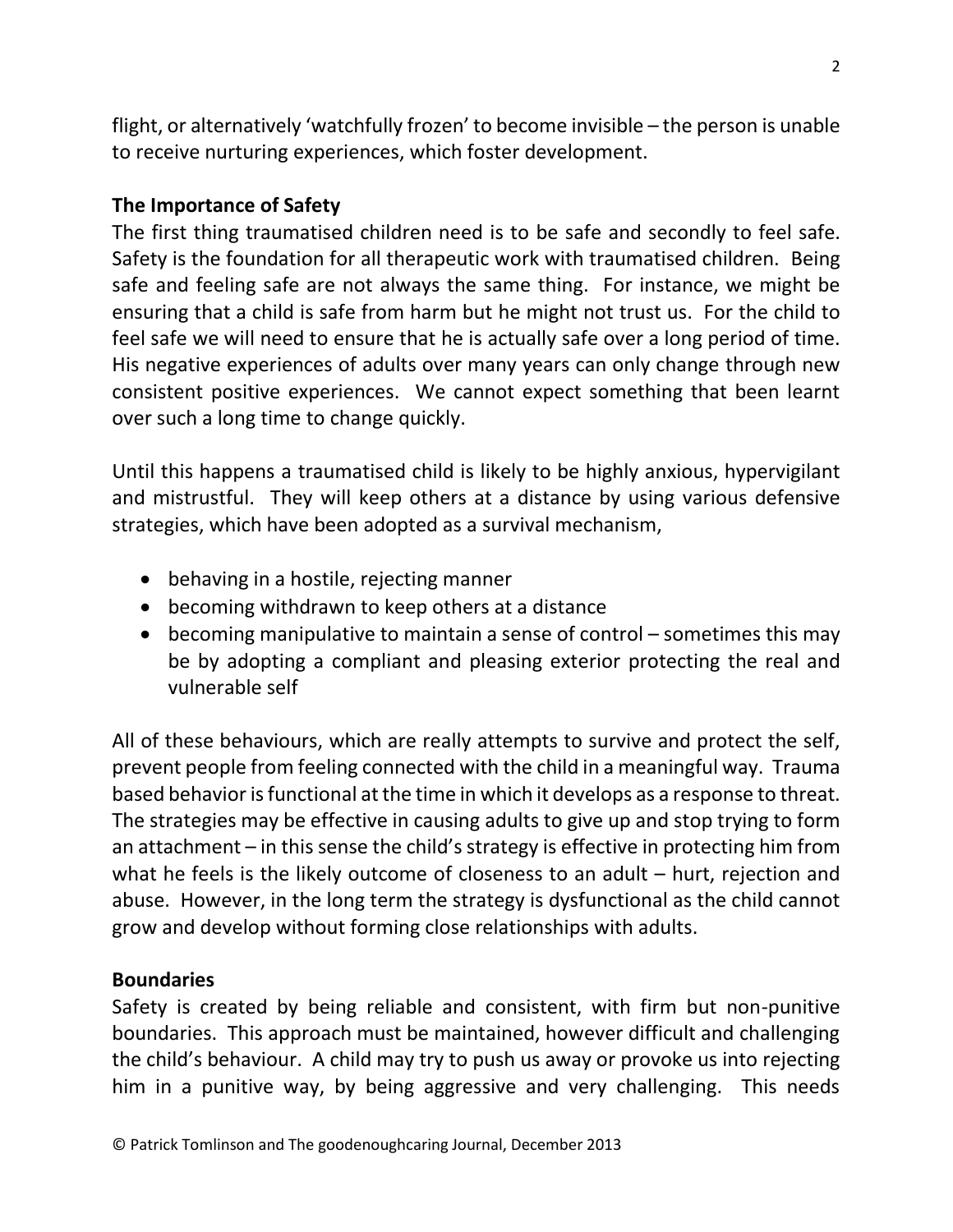responding to with firm and clear management, to ensure the child and others are safe. Clear boundaries and expectations can be put in place in a way that also has empathy for the child. Keeping the child safe without hurting or punishing is an essential part of helping him to feel secure. Feeling secure and being able to trust adults, creates a sense for the child that asking for help and trusting may be worthwhile and beneficial.

An important part of the approach is to make it clear that it is the behaviour we are responding to – we are 'challenging the behaviour not the person' (Barton, et al, 2011). We might say, 'I don't like that behaviour because it hurts people', rather than 'I don't like you because you hurt people'. Empathy can be shown with statements like, 'I know you are feeling very upset but it isn't ok to hit someone'. However, a simple message like this may be confusing to a child, who has been abused by his own parents. If we are saying it isn't ok to hurt someone it raises the question, 'why did my parents hurt me then?'

## **Internal Working Models**

What we think of as normal may be quite the opposite in the world of the child. Therefore we are challenging the child's view of the world and potentially helping him to change his view to a healthier one. These views of the world have been internalised during the early formative years as inner working models (Levy and Orlans, 1998, p.46).

Examples of positive and negative inner working models (IWMs) are,

- I am good/bad, lovable/unlovable, competent/helpless.
- Caregivers are responsive/unresponsive, trustworthy/untrustworthy, caring/hurtful.
- The world is safe/unsafe; life is worth living/not worth living.

These early attachment experiences become internalised as core beliefs and anticipatory images that influence later perceptions, emotions and reactions to others. IWMs are not entirely conscious, but once established are resistant to change. However, with appropriate experiences over time, the child's IWM can change and become modified.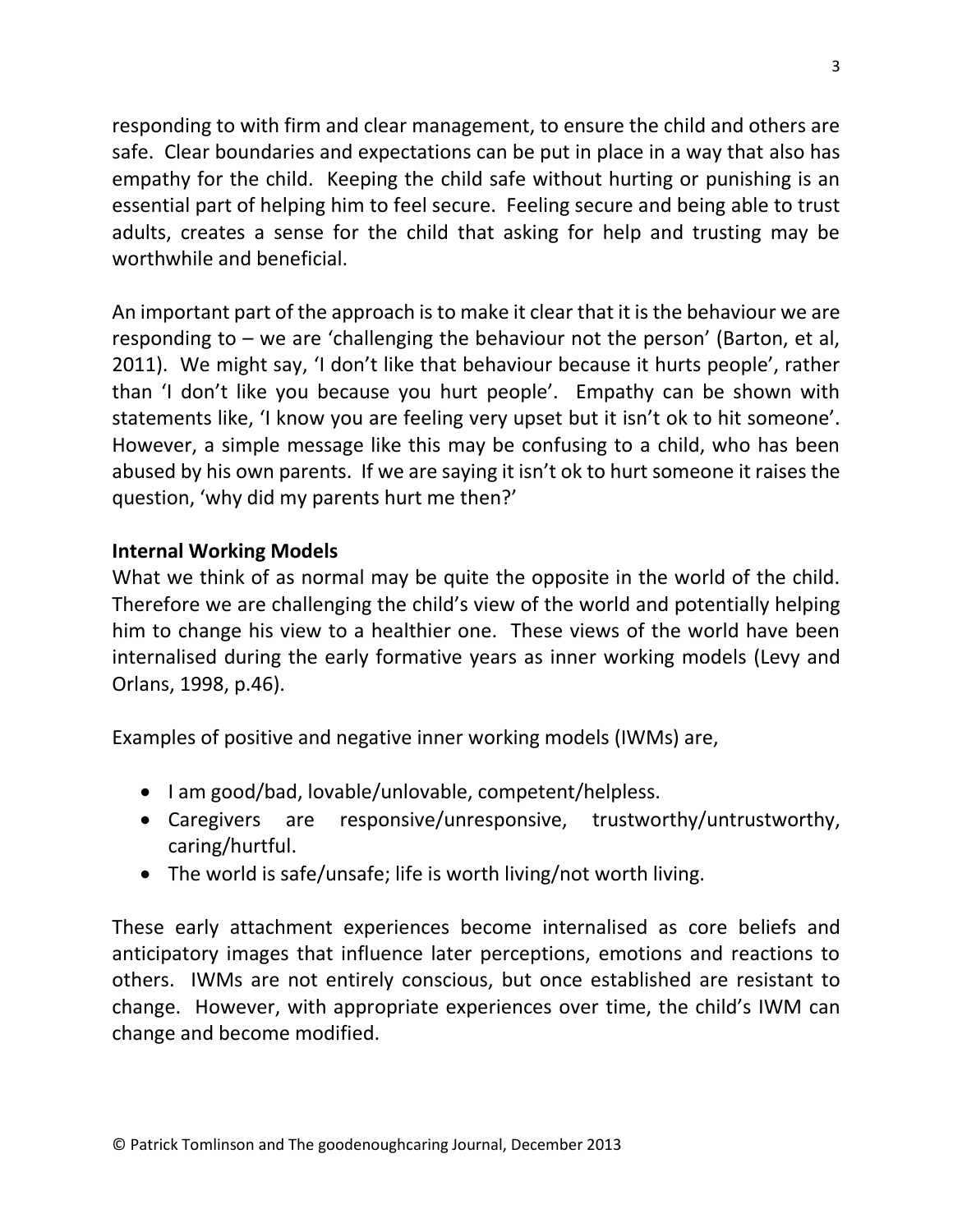#### **Creating a Therapeutic Home Environment**

As well as our direct interactions with children, everything we do in the home communicates a message to them. In this sense, every detail of daily living is a therapeutic opportunity. The child needs to see that this is a home for him, where his needs are given a priority and where he has a say in how things are done. His experience may have been that a home is just a place where things happen (sometimes traumatic things) with little or no regard for his needs. Simple matters in daily living can make a difference, for example,

- the way we allow children to have their own personal space with their own belongings
- how we look after the home
- the care we take over basic needs, such as cooking, cleaning and laundry
- the kind of toys, books and other child related resources that are available
- how adults work together, demonstrating respect, kindness and thoughtfulness – all of which might be quite alien to the child

A child will only communicate something important in a straightforward way when he believes and trusts that there may be a positive and caring response. Until he has experienced this from us consistently over time he has no reason to believe that we are any different from adults who have hurt and failed to protect him in the past.

One of the realities of the daily living situation is that important communication often happens in a spontaneous rather than planned way. When a child has been abused and neglected in their family home all aspects of daily life may have associations with trauma. Mealtimes may have especially powerful associations for one child, while for another it may be bedtimes. This means that often children's emotions and memories are triggered by different events in daily living. This provides an opportunity to respond to the child and potentially work through a traumatic experience. Ward (1996) has called this 'opportunity led' work. One example I had was a morning when we were getting children ready to go to school. One of the boys was slow in finishing his breakfast, so I asked him to hurry up. He immediately became highly anxious and ended up in an out of control panic. Researching his history we discovered that his mother had once asked him to eat his breakfast, he refused and she hit him on the head with a stick so hard he had to be taken to hospital. We were then able to talk together about this distressing and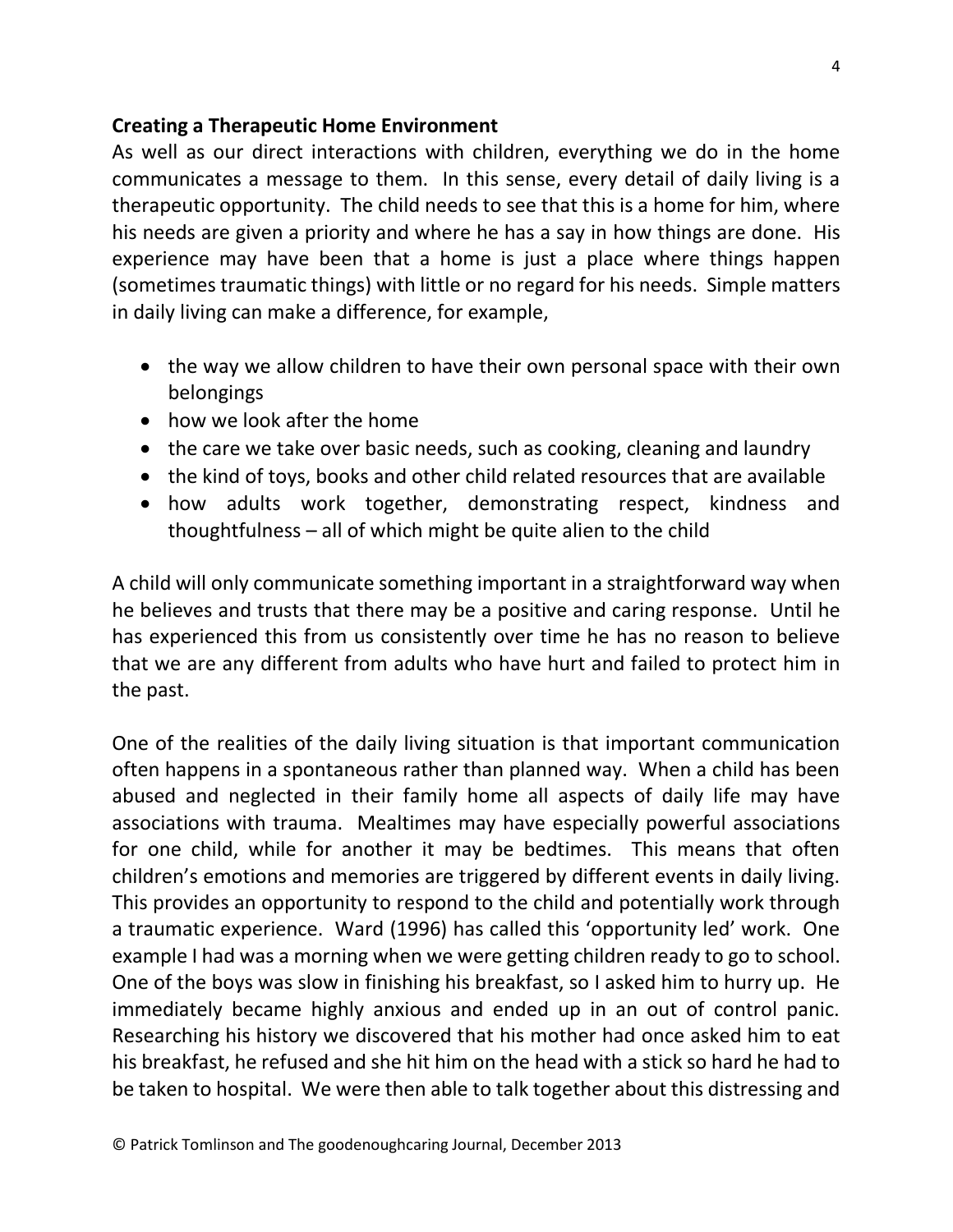traumatic memory associated with breakfast. It would have been better if I had been attuned to this part of his history and able to anticipate the potential difficulty. However, in the context of his life this was just one incident among many.

#### **The Daily Routine and Regulating Emotions**

To begin with, rather than being concerned too much with communication at a deep level the focus should be on basic matters like,

- $\bullet$  letting the child know what will be happening during each day
- how the daily routine will work
- the expectations around all aspects of living together
- what time meals, bedtimes and other daily events happen
- who will be looking after him today and anything else that will take place, during the day

Children may need reminding of these things on a daily basis, as they may not be familiar with anything remaining consistent. Traumatised children are very wary about unpredictable things happening, so the more they know what to expect the better. The reliable daily routine and communication helps to reduce their anxiety and improves their ability to regulate their emotions.

Traumatised children have often had their development disrupted in early life and so do not function at a chronologically age appropriate level. For example, a 10 year old may have a similar level of emotional regulation as a 2 year old. It is not realistic to expect a child like this to be able to think much about his feelings and to put them into words, when so much of his energy is used to manage overwhelming feelings and impulses.

An important task for adults working with such children is to co-regulate their emotions, by anticipating potential difficulties, explaining to a child in a calm way what is happening and by taking actions to reduce the stress for him. To help frightened and anxious children to feel calm, first of all the adults need to feel and act calm themselves (Perry and Szalavitz, 2006, p.67). To maintain a calm and emotionally containing approach it is essential that carers support each other and talk together about the difficulties in their work with the children.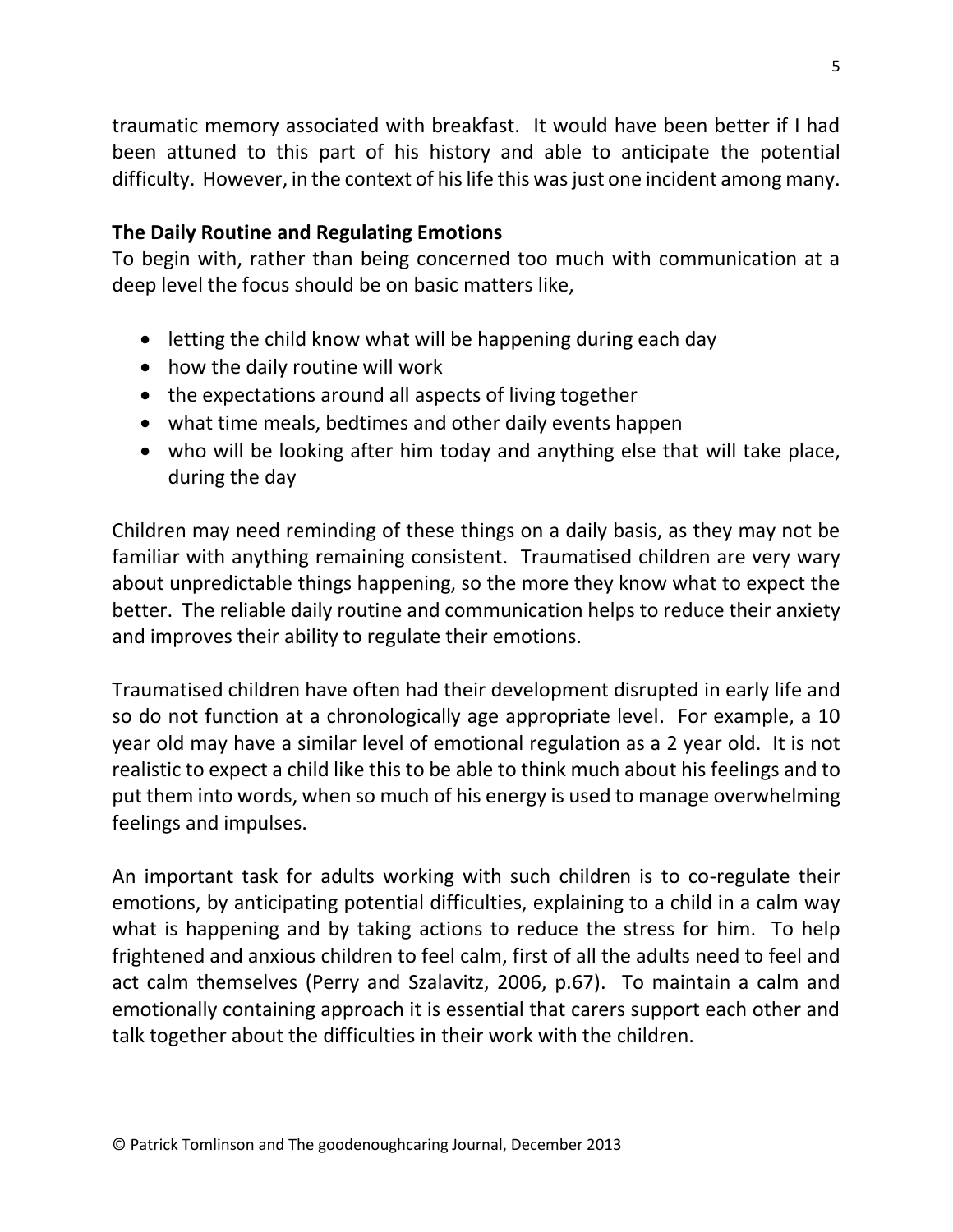#### **Carers Communicating and Working Together**

Before we can expect children to communicate, the adults who are looking after them need to become effective at communicating with each other. If we believe it is helpful for a child to communicate and that this might help him understand and mange himself better – we need to role model our belief in this by doing it for ourselves.

If we communicate with each other it will make a difference in our ability to work with the children. Sometimes we can do this together as a team, or couple when we are working. At other times it may be in a special context, such as a team meeting. Sometimes because the work with traumatised children can be so difficult, leaving us with complicated, strong and confusing feelings, we may need help to communicate effectively. Such help may be offered by a supervisor, manager or consultant.

#### **All Behaviour has Meaning**

All behaviour has meaning and can be considered as a form of communication. Babies and infants let us know what they are feeling and what they need without using words. An emotionally attuned parent can distinguish subtleties in the infant's communication e.g. tired, uncomfortable, scared, hungry, contented, etc., based on the infant's actions. It is only the parent's attuned and reliable response to the infant's actions that enable him to begin the process of thinking about his feelings and needs, and then to find words to communicate with.

"It is almost a truism that children learn to think by being thought about; that an infant's essential learning about him or herself takes place in the encounter of one mind with another from the very moment of birth." (Margot Waddell (2004, p.22), Child and Adolescent Psychotherapist)

#### **Developing the Capacity to Think**

A child who is traumatised may either have never developed the capacity to think about and communicate his feelings, or he may have lost this ability temporarily due to the impact of trauma. A common symptom of shock is not being able to communicate. We often think of a person who is in shock as appearing to be in a 'frozen' state. So we don't push them to talk before they are ready or capable. We offer reassurance and simply be with the person, providing a sense of security and continuity – during a time which is also one of loss and insecurity. Sometimes we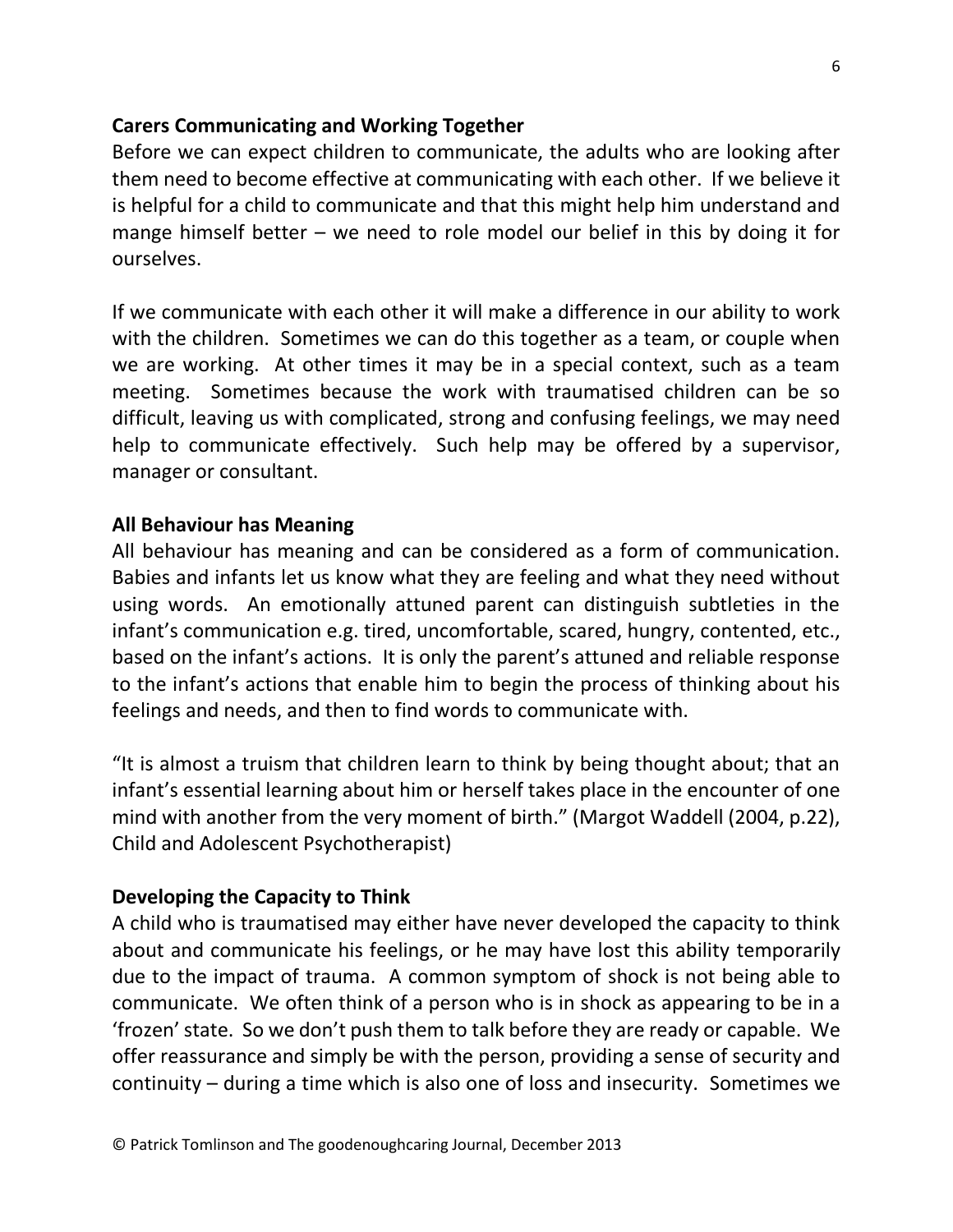help soothe the person through our physical presence, the tone of our voice, etc. In the more extreme cases we may manage things for the person and we are not too concerned if his level of functioning has temporally regressed. We might refer to the person as 'not being himself'. We might even see behaviour that is completely 'out of character'.

Therefore a traumatised child who in many ways is in a prolonged state of shock – may for many reasons not be able to talk about important things. Van der Kolk and Newman (2007, p.18) point out that premature attempts to talk about matters related to the trauma may only make things worse.

The most helpful approaches include,

- Reducing stress providing a reliable healthy routine, regular eating, sleeping and waking patterns are important for general health and also relieving stress.
- Providing nurture and care without being too pushy or intrusive. The child may be very anxious about physical closeness with an adult.
- Explain things clearly throughout the day prevent anxiety about what will be happening later by reminding the child.

 Pay attention to the child and listen carefully to his communication – verbal and non-verbal.

- Show a healthy interest in the child, find out what he likes, what he enjoys doing, what is important to him, etc.
- Where possible offer the child choices. Having a sense of some control can be very important to traumatised children who have felt out of control and unable to escape frightening and possibly abusive experiences.

• Don't just focus on the child's history, but do things in the present that are normal, fun, and enjoyable – just as you would with a child who hasn't experienced trauma. It has been said that trauma can take a child's childhood away – we need to enable the children to be children.

Reminding us of this, Mary Walsh who I worked with at SACCS (England) used to say that traumatised children are ordinary children to whom extraordinary things have happened.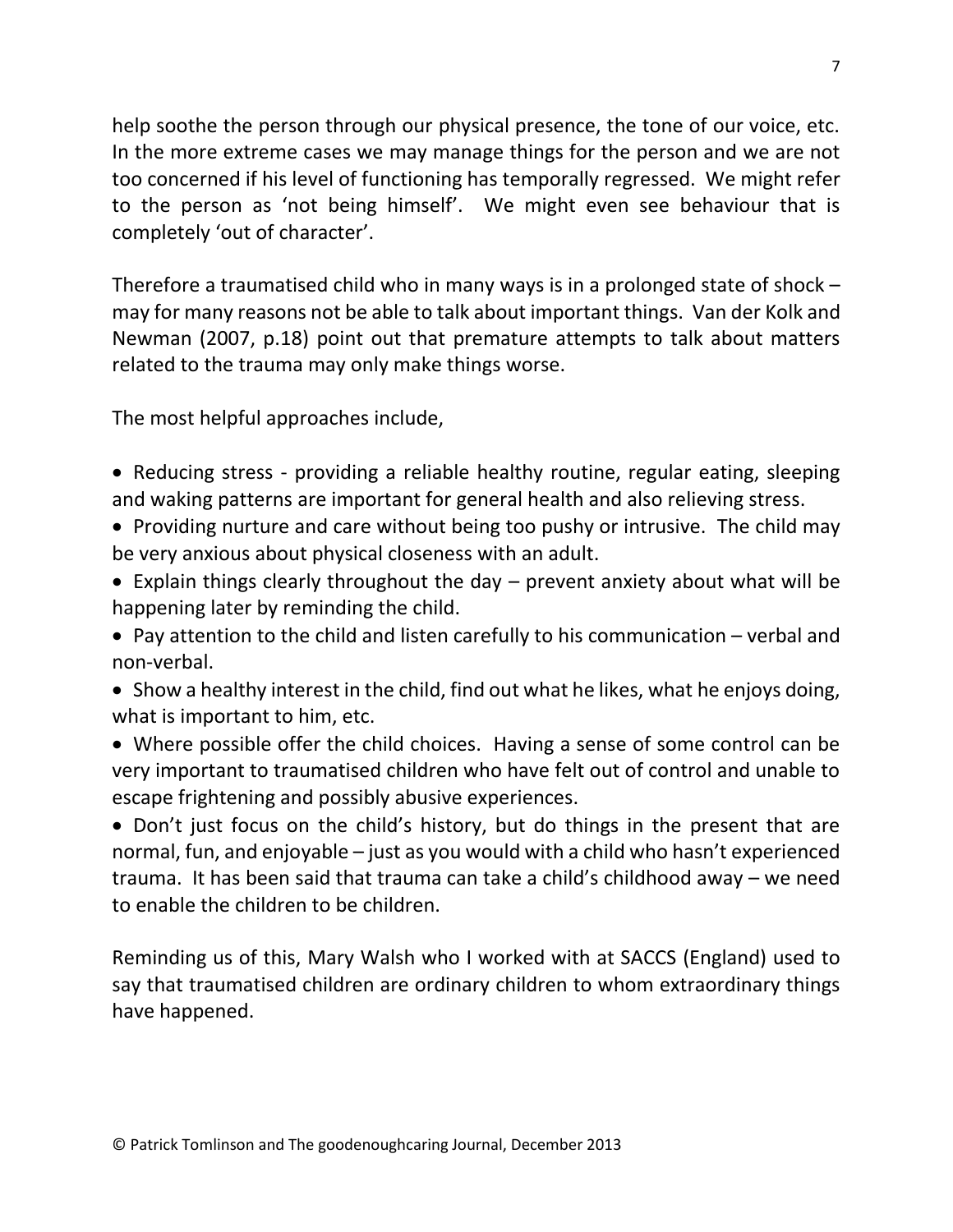## **Physical Mastery and a Sense of Normalcy**

Traumatised children often feel stigmatised as if they are different to other children – they need a 'sense of normalcy' (Anglin, 2002) of doing normal, ordinary things like all children. If they have been abused for example, they have experienced something extraordinary that a child should not experience. The traumatic experiences can dominate the child's sense of who they are and they need ordinary experiences to create a more balanced and healthy identity.

Play games with children and let them develop interests, where they can use their bodies in a healthy way. For example,

- playing ball
- running
- dancing
- playing an instrument, singing
- skipping
- $\bullet$  riding a bike
- using hands to paint, draw and make things

This can also help the child develop a sense of physical mastery, which stimulates development and self-confidence, as well as the ability to relate to others. Activity that involves exercise also helps to reduce stress and depressive feelings. However, careful judgment of what the child is capable of and will be able to manage is important. For example, some children may need to learn how to play with an adult before they can play with another child.

## **Communication through our Actions**

All of what I have discussed so far, is necessary before we can focus on communication. In a sense, we are already communicating with the children, through our actions. We are demonstrating that we care, that we are concerned about them and that they are worthy and deserving. The hundreds of little caring things that we do over and over again gradually enables children to develop trust.

"I also cannot emphasize enough how important routine and repetition are to recovery. The brain changes in response to patterned, repetitive experiences: the more you repeat something, the more engrained it becomes." (Perry and Szalavitz, 2006, p.245).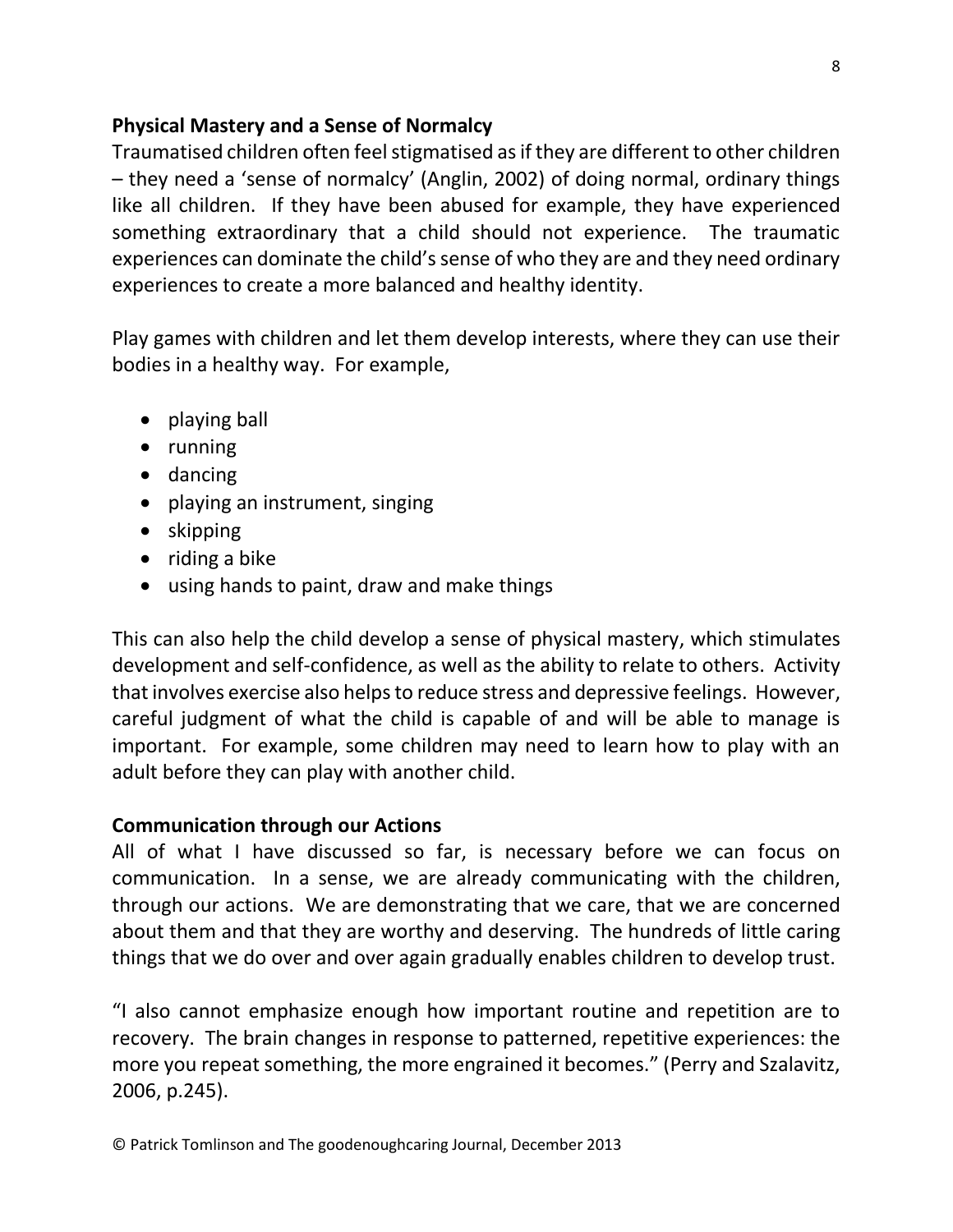However, as I have said we cannot expect that the child will necessarily accept our efforts – often it will be quite the opposite. We may feel as if we are getting it wrong and failing, that it is a hopeless situation and a waste of time. Sometimes just as things seem to be getting better they will get worse. Recovery from trauma is very much, two steps forward and one step back, or two steps back and one step forward! Long periods of time, months or even years can pass by where it seems like little progress is being made. For a traumatised child a little step forward can be the equivalent of a huge leap.

We need patience and to continually try and understand why things are so difficult. Sometimes we may not be able to understand. Early in my career, when I felt overwhelmed and useless, and like giving up – our consultant Barbara Dockar-Drysdale said to me that sometimes surviving is the most important thing we can do – if we survive and are still there the next day, this can be more important to the child than we can imagine.

## **Symbolic Communication**

Before we consider how we communicate with children using words it is important to also consider other forms of communication. Young children often communicate using symbols, for example, through play or through drawing. Using puppets can also be an excellent way of enabling children to communicate. As I have said, traumatised children may be functioning at an age that is younger than their chronological age. A child may tell us how he feels by showing us the feeling in a symbolic way. For instance, children who have a teddy may tell us that 'teddy' is feeling sad, or teddy isn't feeling well, or the child may draw a picture of a person with an angry face. When a child does this we should respond with the same symbolic language, such as, 'it can't be very nice for teddy to be feeling so sad  $-1$ wonder what has made him feel like that', or 'what can we do to help him feel better'.

If the child likes drawing, we can play drawing games with him. Winnicott (1971) the British Child Psychoanalyst used to play a game with children that he called 'Squiggle'. He and the child would take it turns to draw a squiggle and the other would turn the squiggle into a picture of something. Often what the child drew would tell a lot about him. Winnicott used this to help him understand the child he was seeing – it was also something the child would engage with and often enjoy.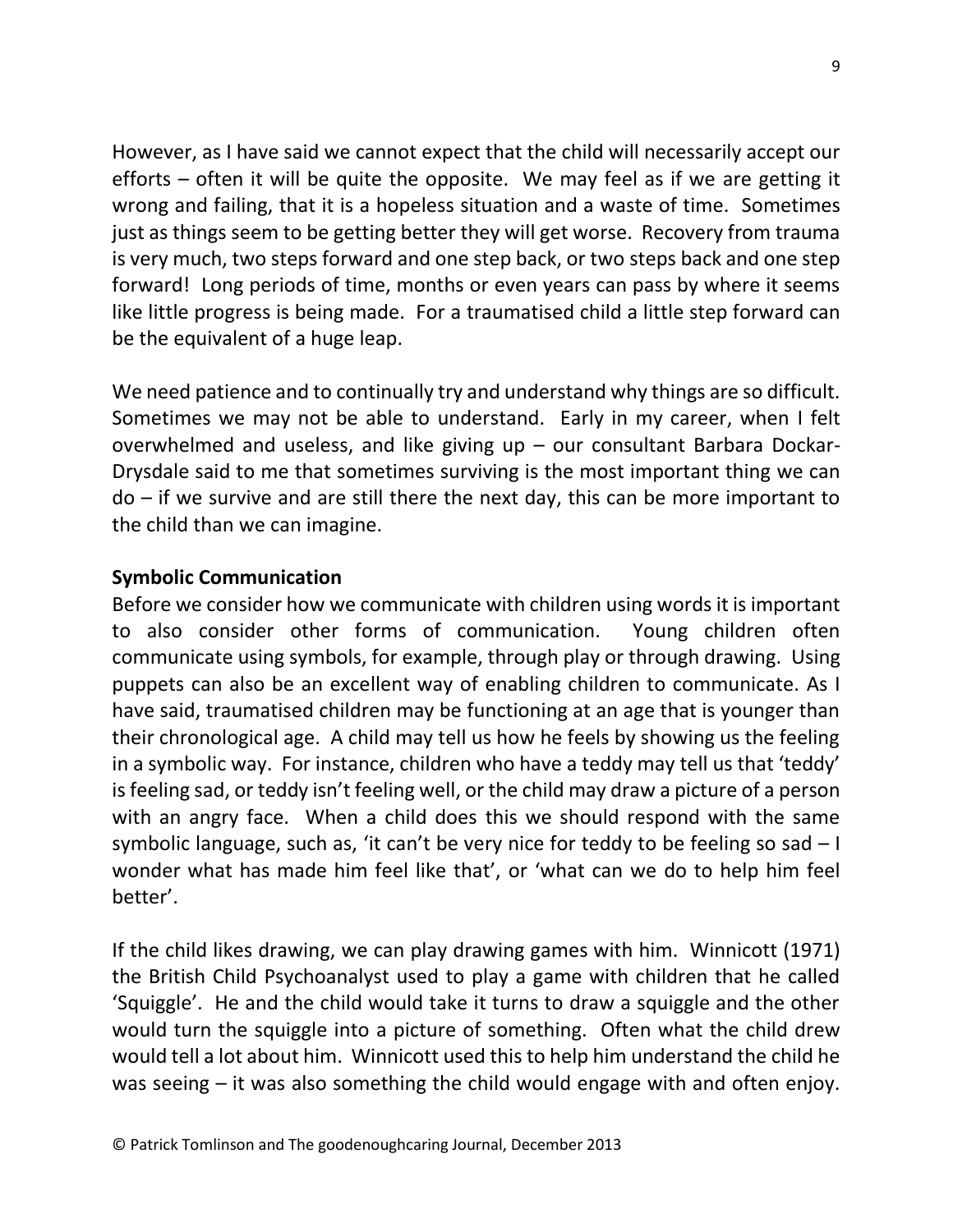For some children this is a much more useful technique than asking, 'what are you feeling or thinking'.

Here are some examples,



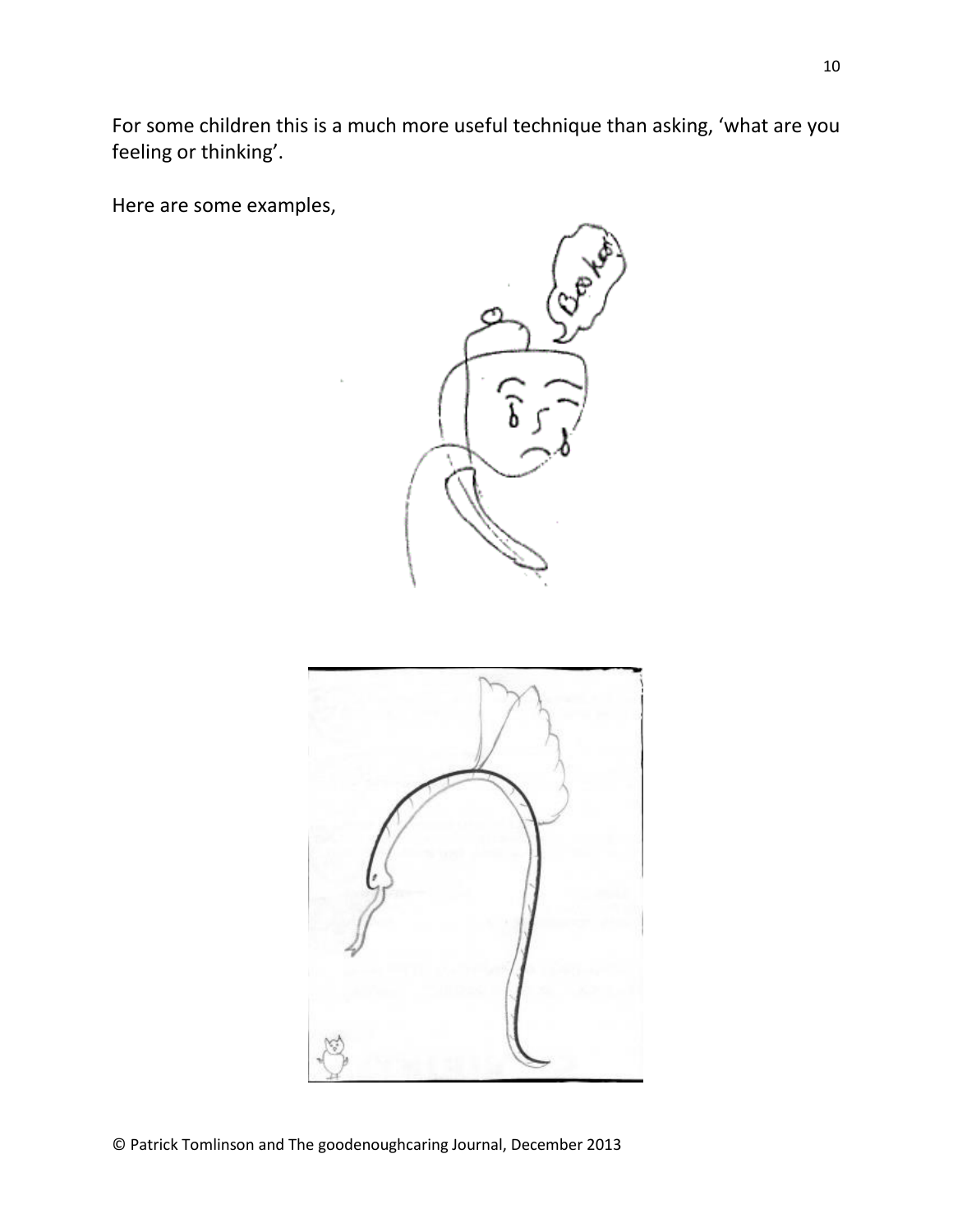

All of these pictures that started off with a simple line of squiggle are quite revealing and communicate something that can be responded to in words or further drawings. For example, in diagram 2 we might say, 'that snake looks very big and the cat looks very small'. It is important not to make too many assumptions about what the picture might mean to the child. For instance, we might feel the cat is frightened of the snake, which looks like it is going to hurt the cat. The child might respond to our initial, less directive comment by saying that 'the snake is looking after the cat' – we might then say something like, 'I wonder if the cat feels safe being looked after by a snake', etc.

In the first picture we might say something simple like, 'the person seems sad, I wonder why?' and in the third picture we might remark 'what big teeth the dog has'. We don't need to feel too concerned about having a discussion with the child as the child might not want to talk – the act of drawing something is in itself a form of communication, often unconscious and it may be helpful to the child just to draw the picture.

Sometimes in life story work children draw pictures of their family, with expressions on their faces, and position each family member close or distant to the child. This can tell us a lot about how the child has experienced life in his family.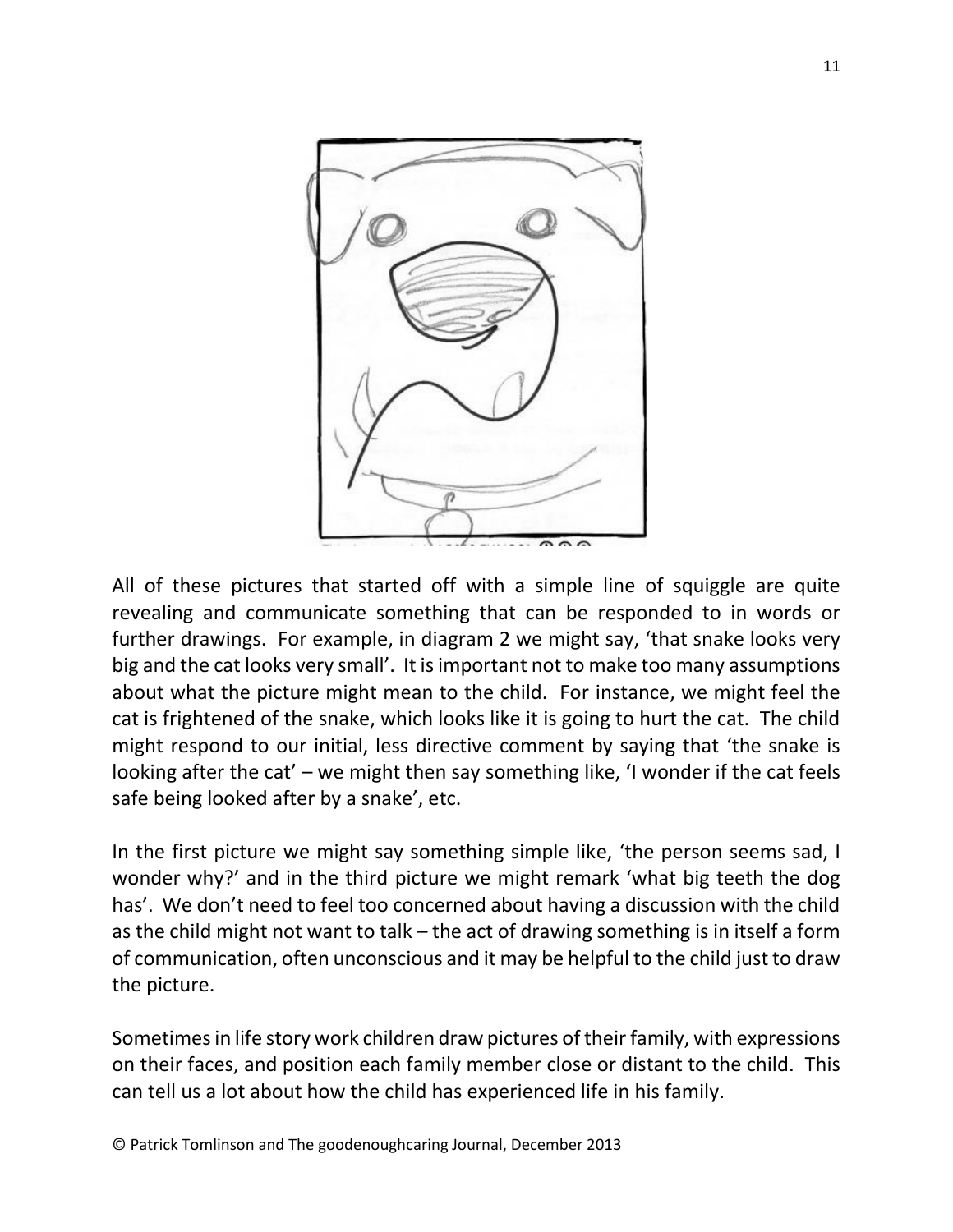This kind of communication, which might take place in the daily living situation should not be seen as therapy but as communicating with the child in a way that is engaging and enjoyable for him. Making interpretations or strong links between what a child draws and what the drawing might mean could provoke anxiety, causing him to shut down and withdraw.

## **Play and the Language of the Child**

It is important to work at the pace of the child, using the child's language. Play has been called the language of the child. If a child does draw something let him take control of what he would like to do with the drawings afterwards. He might want to keep the drawing, ask you to look after it for him, or to throw the drawings away. Having this sense of control will help the child feel less anxious about what he has communicated.

This is just one example of engaging children in communication without primarily using words. Similar approaches can also be adopted to other forms of play, using toys, play animals and figures, music and dance. All of these can be used creatively and provide ways for children to express themselves. For instance, play figures may be used by a child to create domestic scenes. Toy animals might be organised in different ways – like some animals taking on protective or aggressive roles. I saw some children recently put on a drumming and dancing performance – the adult who had been working with them told me that much emotion had been expressed. All of this kind of play and non-verbal communication, which as well as being enjoyable for the child, enables us to gain insights and to understand him better.

In terms of understanding the child's play it can be helpful to have discussions in team meetings or supervision. As said, thinking about the child in this way, provides him with an experience of being thought about in a way he might not have experienced before. However, being thought about, while our intentions are benign and helpful, might not be experienced by the child in the same way. The child may not be used to an adult thinking about him in the healthy way caring and protective parents would think about their children. The child may be very suspicious of why an adult may be thinking about him - expecting that it might lead to an abusive or hurtful situation. The child may try to stop us thinking about him by giving us nothing to think about – withdrawing, or by being so difficult to fill our heads with different thoughts like how we are going to manage his behaviour.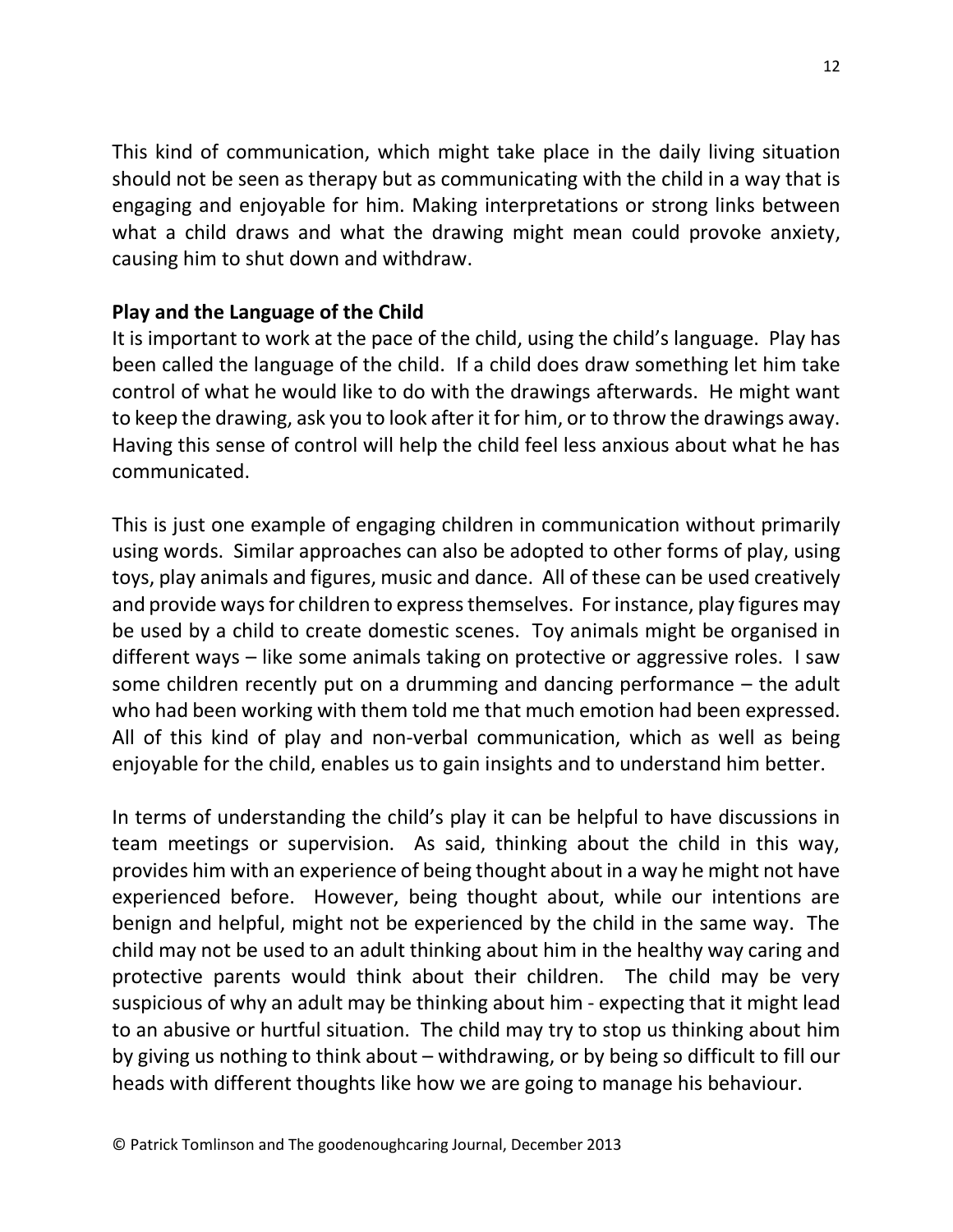## **Working with Difficult Behaviour and Strong Feelings**

Difficult behaviour can be used by the child as a way of controlling others. This type of control, which can cause us significant concern is often how the child tries to deal with his fears and anxieties related to trauma. To us the behaviour may seem like a major nuisance - to the child it might be how he survives and copes with his fear of being out of control.

We might find ourselves feeling suddenly angry or punitive towards the child. It is very important that we think about our own feelings, how they change when we are with the child and what we might learn by thinking about our feelings and thoughts. For instance, one child I worked with used to try and provoke me into hurting him – thinking about this it was clear that this was what he expected me to do and in some ways wanted me to do, so his fears could be confirmed. Being with people who didn't hurt him and beat him was unfamiliar and therefore threatening to his sense 'normality'.

Other children would try to disrupt adults who were talking together – from their experience adults talking together might mean something bad would happen next. Sometimes a child would feel that the adults were more interested in each other rather than him – in his world this might feel like being neglected. This doesn't mean that we shouldn't think or talk together about a child, but we need to be sensitive to what this might mean to him. We role model a healthy alternative to their previous experiences.

Some children might become extremely anxious when they know an important meeting about them is going to take place. Adults meeting together, might mean to the child that they are making a plan for him – such as to be moved to another placement. It is not surprising that a child with this kind of fear may try to stop the meeting from happening.

## **Verbal Communication**

Now to consider verbal communication. Research has shown that parents who talk a lot with children during the normal routine of the day, tend to have children who also talk more and develop bigger and more elaborate vocabularies (Hart and Risley, 1995). Talking is built into daily life by,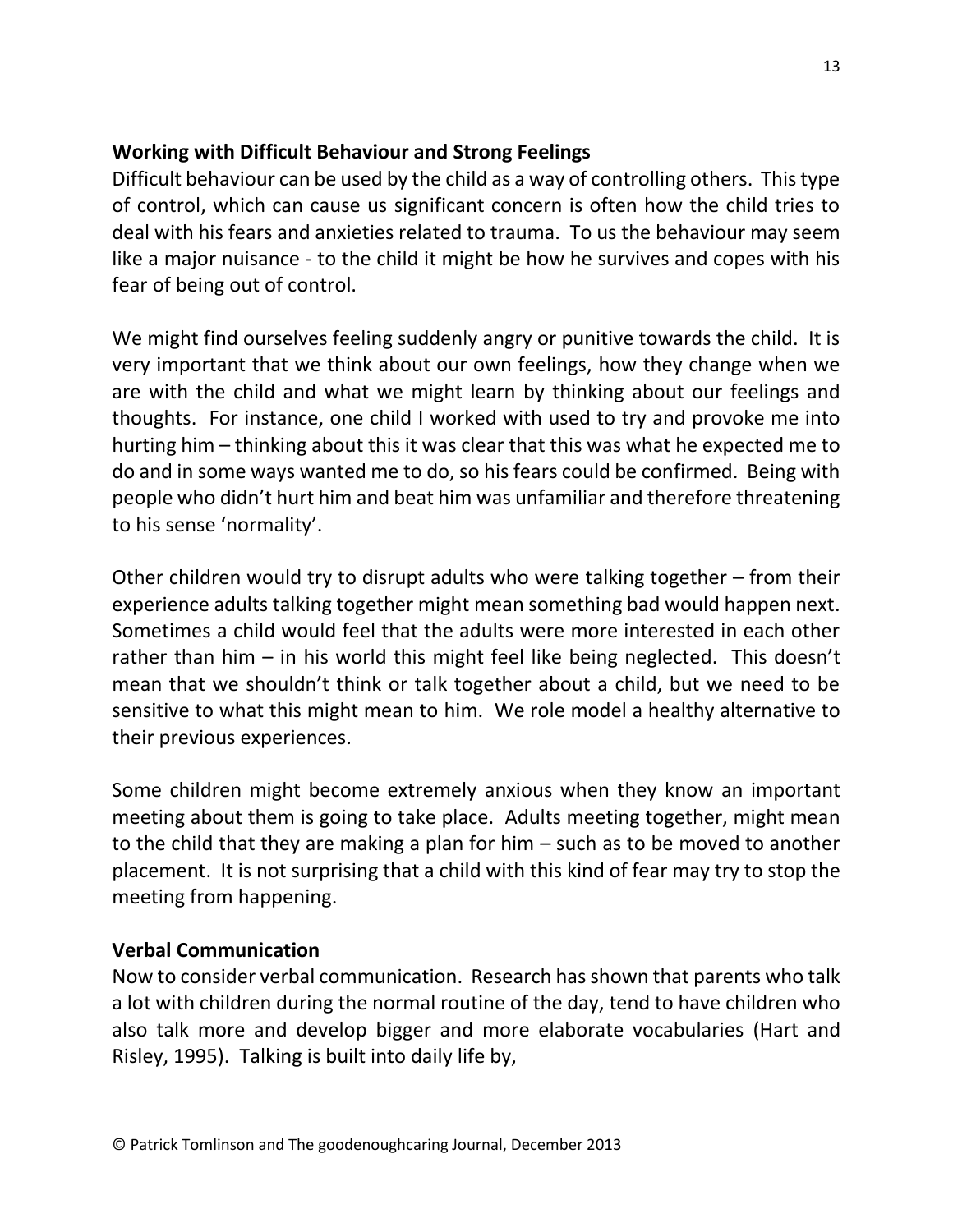- explaining what is happening
- commenting on things the child does
- asking questions
- exploring things together
- linking cause and effect
- naming feelings

A healthy child is biologically programmed to respond and interact with this,

"Ultimately, genes.....create needs which can be satisfied only by particular environments. Fish genes create organisms that need water. Monkey genes create organisms that need mothers to teach them how to behave. Human genes make organisms that need adults around in order to learn how to talk." (Glantz and Pearce, 1989)

Children who are traumatised however, may not be used to talking or have become defensive and wary of what they say. They may have very little vocabulary that can be used to express their needs and feelings. When we talk with these children they might not respond, or if they do respond it might be in ways we don't expect, for example by becoming aggressive. It is important to persevere and to talk about things in a way that isn't too challenging. For instance, if a child says something that we don't agree with or understand  $-$  rather than disagree, we can ask a question and explore things. If a child makes a statement, such as 'Peter hit Paul', we can say something like, 'I wonder how that made Paul feel', or 'I wonder why Peter did that'. The child might not have an answer, but we are making the link between cause and effect, between actions and emotions. We are also encouraging the development of empathy. Perry and Szalavitz (2010, p.153) emphasised the importance for traumatised children of learning about cause and effect,

"...children who develop severe behavior problems often lack this ability to link cause and effect. The early chaos of their environments doesn't make these connections clear and visible. There are too many anomalies, too many inconsistencies. A child of average or below average intelligence won't be able to learn without constant repetitions."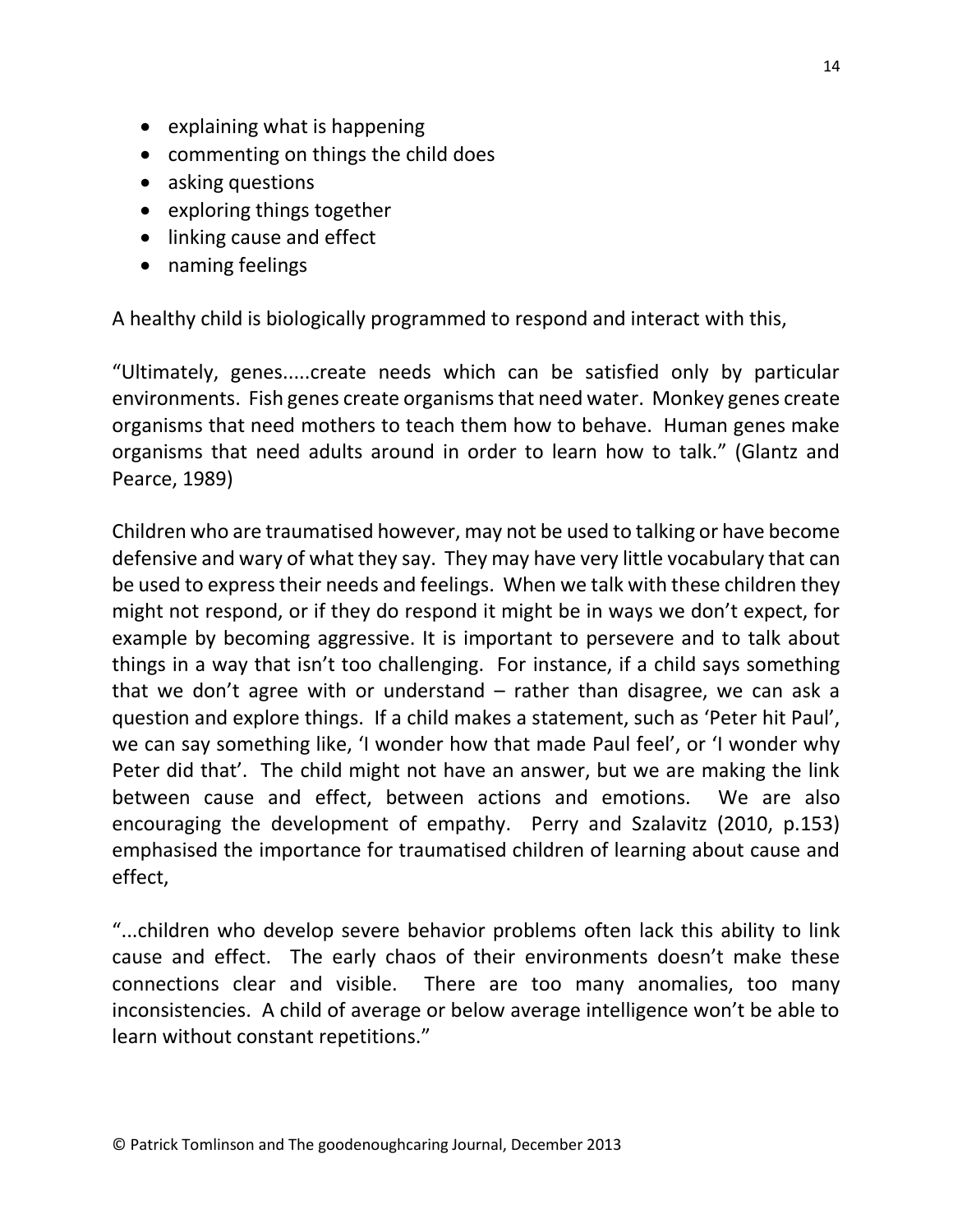If a child is acting as if he is angry, we can begin to help him name feelings, 'I wonder whether when you behave like this you are feeling angry', or 'you seem to be feeling angry today'. This gradually helps the child to find ways of expressing feelings through words rather than by acting out. A child who can begin to say things like, 'I feel so angry with Peter that I could hurt him' is making significant progress. We can then help the child begin to anticipate things and take responsibility for managing emotions and behaviour, 'Remember last time when you felt like this and you had a big fight, what can do to prevent that from happening'.

Often traumatised children, feel that if they say something it won't be listened to or that they might even be punished, so they think that communicating is a waste of time or even dangerous. We need to provide a lot of support to help give children the confidence to communicate. For example, if a child is angry with another child, we can say that 'we will help you talk about this and if the other child gets angry with you, we won't allow you to be hurt'.

## **Listening to Children and Different Kinds of Communication**

Really listening to children can be difficult. We might be distracted by other things and not paying full attention or we might feel anxious about what we are hearing. If we can really listen and be receptive to a child's communication he is more likely to tell us important things. As well as listening to children we need to pay attention to the non-verbal communication and the feelings evoked in us. This may tell us as much about the child as the words he uses.

We also need to be open to children saying critical and difficult things to us as adults. We need to be careful not to be defensive. It is important to remember that many children who have been abused, have experienced denial from adults who they have talked to. Some children who have been abused may have been threatened with serious consequences, even death, if they tell anyone. Whenever a child says anything significant to us we need to show that we take the communication seriously and not be dismissive. This is empowering for the child who may begin to believe that he can make a difference by communicating. If we believe communication is important we need to show children the positive benefits. Feeling listened to, understood and taken seriously is a vital part of building self-esteem and resilience.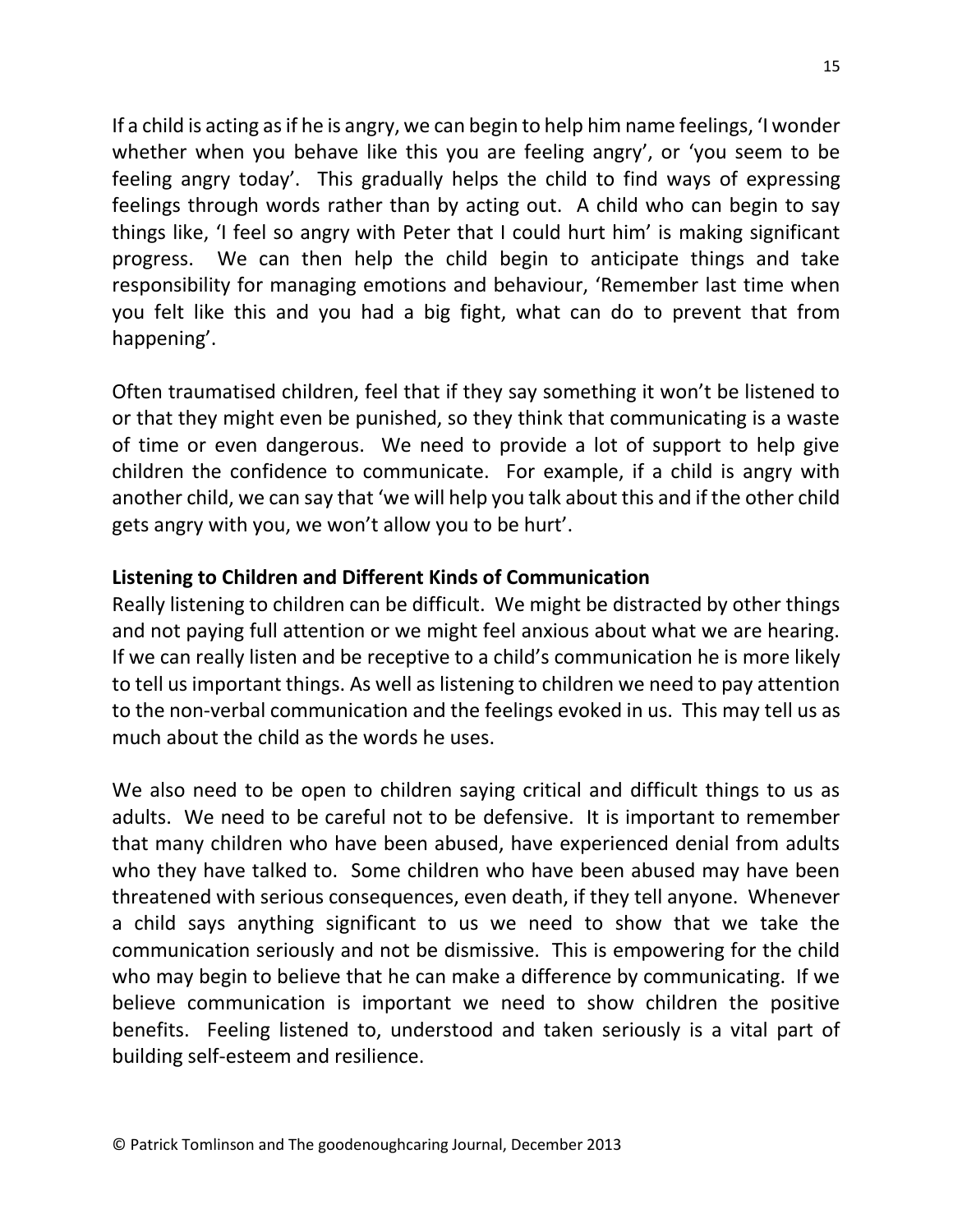We all talk in a variety of ways,

- chatter where we are just talking about everyday matters without much feeling attached
- talking about everyday matters with feeling 'I really enjoyed our time together today', or 'that story made me feel really sad'
- talking about important personal matters, but in a matter of fact way without feeling, 'when I was young my dad used to hit me'
- talking about important personal matters with feeling, 'when I was young my dad used to hit me and it made me feel really scared'
- talking about important personal matters with feeling and insight, 'when I was young my dad used to hit me and it made me feel really scared and now sometimes I am still scared of men'

A healthily developed person will be able to communicate on all these different levels and knows the appropriate context for different levels of communication. Traumatised child may be very limited in their communication. They may only tend to chatter or if they are able to communicate about more personal and intimate matters, they may not know how to do this appropriately. For instance, instead of making social chatter with someone they don't know very well, they may say something too personal or intimate. So as well as helping children learn how to communicate we also need to help them understand the social function of communication. Most young children know the difference between things they would talk about with their parents, with friends, teachers, strangers, etc.

## **Communication and the Child's Stage of Development**

When thinking of our expectations regarding children's communication and the way we communicate with them we need to consider this alongside their stage of emotional development and not just their chronological age. So for example, we would not expect a child who is functioning as a young infant, whether he is actually 2, 7, 10, or 14 years old, as being capable of communicating important personal matters, with feelings and insight. As Bruce Perry (2006a) has shown the brain develops in a neurosequential way. A child cannot move successfully to one stage of development until the last has been completed. Trauma can cause developmental delays as well as a regression to earlier stages of development.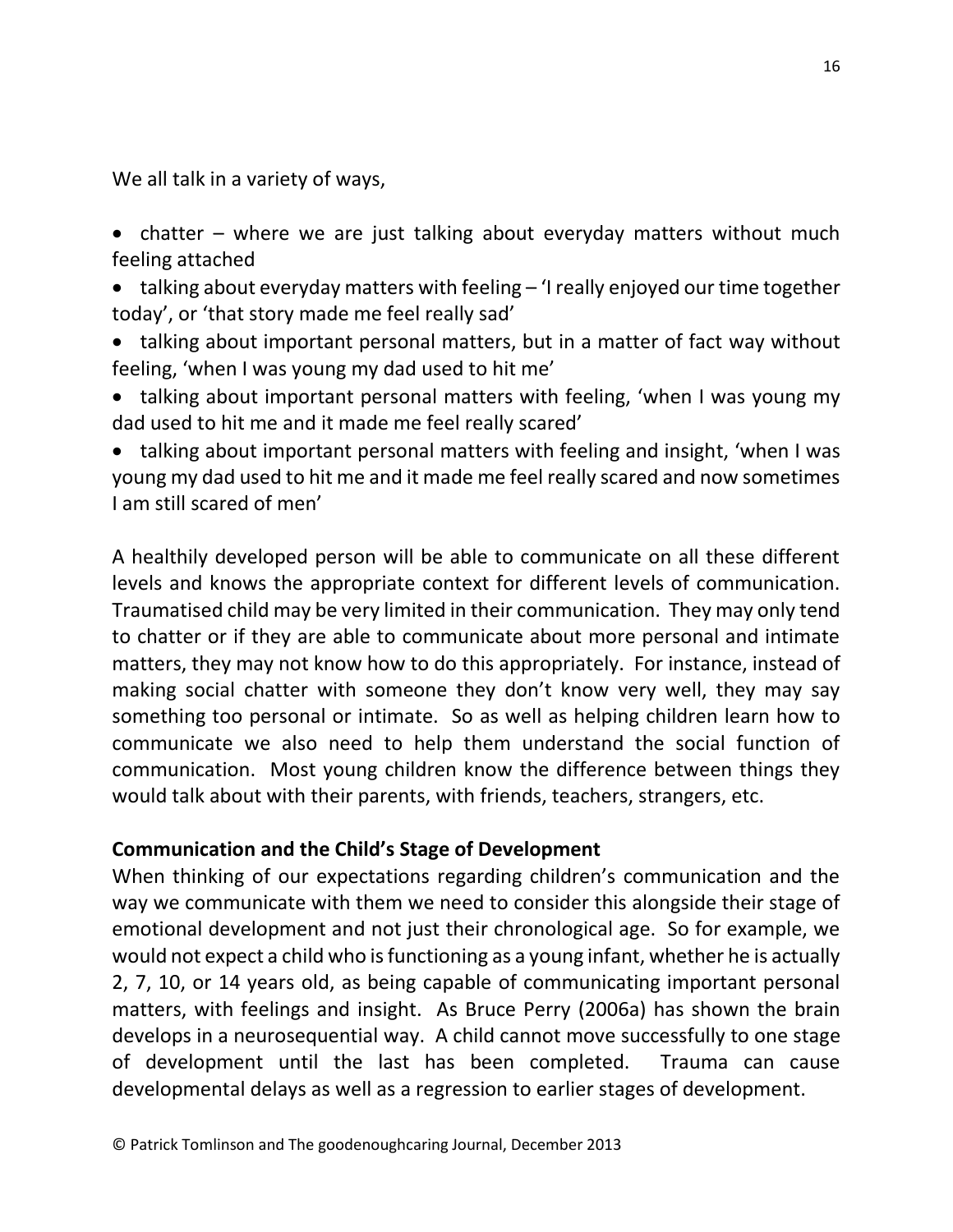During early infancy communication is primitive, through actions such as crying, then words are used to express feelings and needs, then this is done with some recognition that others also have needs and feelings. Finally the 'executive function' of the brain develops, enabling complex abstract concepts to be understood and communicated. This ability may only be fully realised in later childhood and continues to develop into adulthood.

So if a child seems to be constantly chattering or saying very little, our response to this needs to be guided by understanding the child's actual ability. If the child is very young emotionally it might be unrealistic to expect that much can be achieved by in-depth discussions. As discussed earlier, it might be better to focus on other ways of communicating and to focus on developing physical mastery rather than talking. A young child may feel better by playing a game rather than by 'talking about his problems'. On the other hand if the child is reasonably well developed but always seems to chatter rather than talk about anything more meaningful, he may be avoiding something. This may be due to the potential distress involved, feeling unsafe or afraid of what might happen. Our task here is to help remove the block rather than push the communication. If the child doesn't feel safe, help him to feel safe and then he is more likely to communicate.

It is also important to recognise that whilst it may seem a child is chattering endlessly if we listen carefully there may be details of what he says that have significant meaning. The meaning may not be immediately obvious but through careful attention we may begin to make connections.

If we think that there are important things a child is potentially able to communicate, but is holding back we need to be thoughtful and gentle in our approach. It may be extremely difficult for a child to communicate about painful and distressing issues, for example abuse and neglect in their family. Once the child begins to communicate, as well as the painful memories being activated, other feelings will be brought to the surface, such as anger, shame, guilt and sadness. Trauma also involves loss and this can be very difficult to acknowledge. Rather than accept the loss involved in realising that a parent hurt him, a child may deny the reality and be protective of his parent. The child's feelings might be very confused and distorted. For instance, feeling guilt about the abuse, as if it was the child's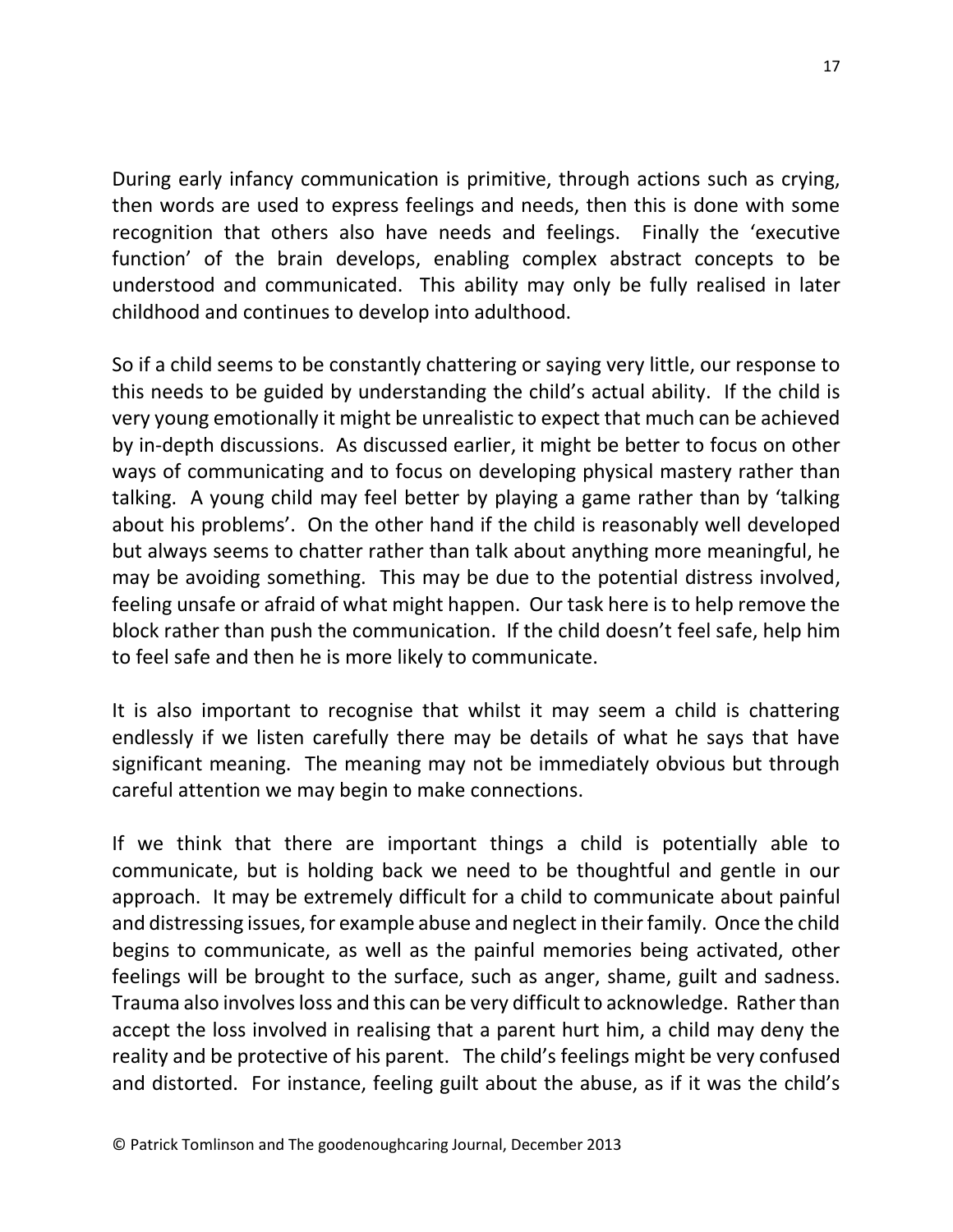responsibility. Communicating and working through these issues, requires time, understanding and patience.

As well as the communication being potentially distressing for the child we need to be aware that some of the things we hear may also be distressing for us. It is very important that we talk about our own feelings with colleagues so we can process our experience. Otherwise we are more likely to prevent a child from communicating due to our own fear of the feelings it will raise for us.

## **Peer Relationships**

Research has shown that how children relate and get on with each other plays a vital role in their development (Shonkoff and Phillips (2000), Anglin (2002)). Young children from infancy upwards, who are able to get along well with their peers tend to develop more healthily than those who don't. Positive peer relationships is one of the strongest indicators of positive long term outcomes for children (Shonkoff and Phillips, ibid). Therefore the way we enable children to relate to each other is one of the most important parts of our work. Traumatised children often have great difficulty with this, so initially a great deal of support needs to be provided.

We need to be careful to ensure that children are not left in situations, which they are unlikely to manage well. At the same time we need to provide the space for children to play and talk with each other. The level of support and supervision can be reduced as children mature. Some children will need adults to show them how to get on with each other and to intervene when difficulties arise.

As well as informal situations throughout the day providing opportunities for children to relate to each other, more formal opportunities such as group meetings can also be provided. A group meeting can be used to,

- discuss how we are getting on with each other
- discuss interesting matters, such as achievements children have made
- plan things we would like to do
- discuss general matters related to daily living

The group meeting provides an excellent opportunity for adults to role model thoughtful and respectful communication, ensuring that everyone feels listened to. Sometimes if a child has something difficult to talk about, an adult can talk with the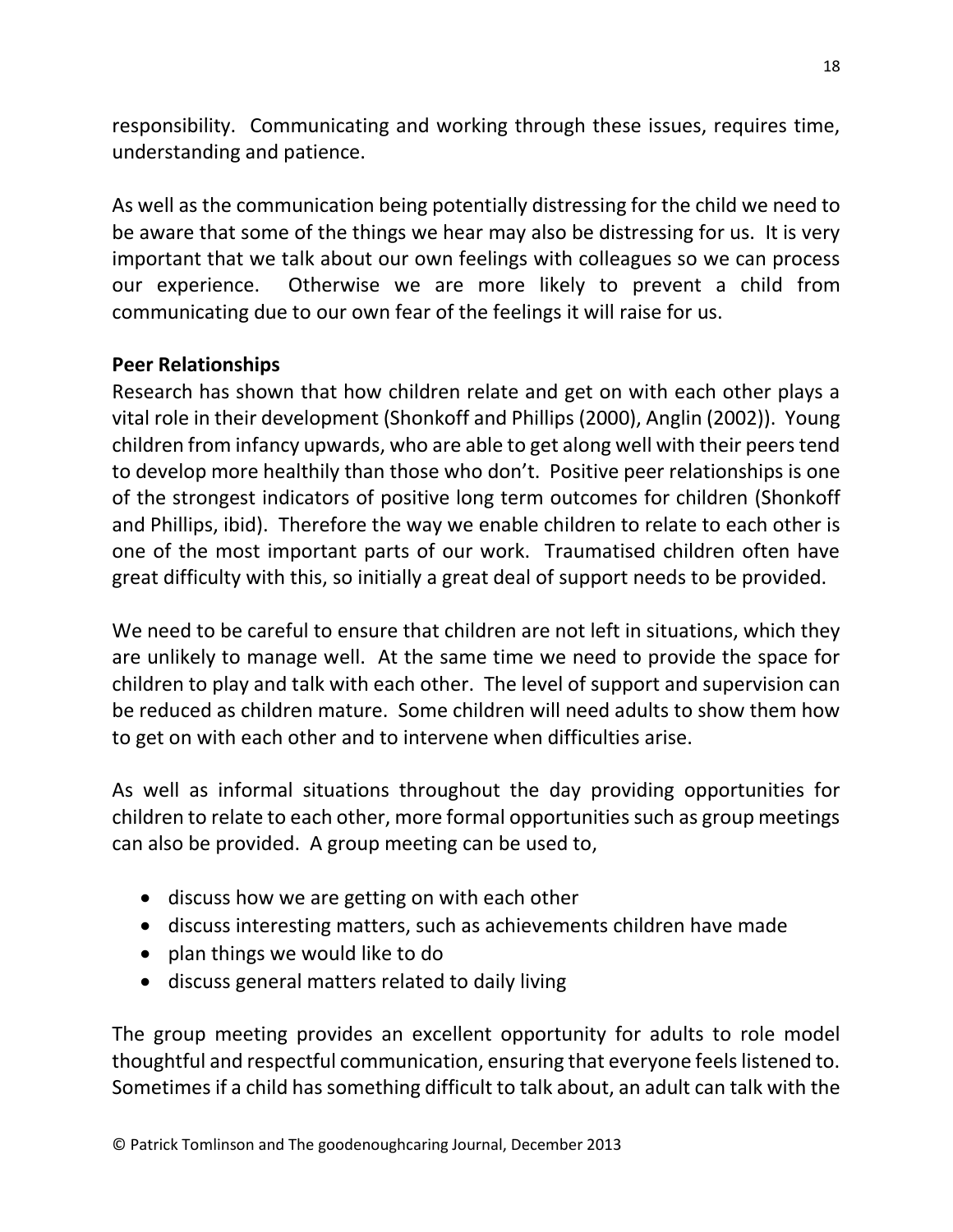child beforehand so that he knows he will be supported. It is very important for children to experience that difficulties can be resolved without leading to people falling out. They may be very familiar with differences leading to arguments, leading to violence, etc.

In a therapeutic community I worked in we also used to have 'talking groups' where a group of 3-4 children, would have half an hour with an adult just to talk about anything they wanted to (within reasonable boundaries). This was especially helpful for children who found talking in a larger group difficult. In one group one of the boys suggested we had a 'teddies talking group', for each of the boys' teddies to talk to each other. This turned out to be a very creative idea, providing an opportunity for playful symbolic communication.

# **The Context for Therapeutic Communication – Residential Care, Therapy and Life Story Work**

While this paper is mainly about therapeutic communication that can take place in the daily living situation, especially in residential care and to some extent foster care, much of it is also relevant to other contexts such as therapy and life story work/therapy. Many of the basic principles are relevant to any kind of therapeutic work with traumatised children.

For children who have suffered complex trauma, abuse and neglect in their family environment  $-$  the therapeutic care environment is an essential part of the therapeutic approach. All aspects of the home environment are associated with abuse, therefore a home environment is the natural setting for therapeutic work to take place in. As Farragher and Yanosy (2005, p.100) have said,

"Recovery from injuries perpetrated in a social context must occur in a social context."

In this sense those adults who are looking after the traumatised child are not just parenting the child. Ordinary parenting provides children with healthy development, whereas traumatised children need a kind of parenting that enables them to recover from trauma as well as to resume normal development. Recognising the important therapeutic nature of this work the term Therapeutic Parenting has been used in organisations such as SACCS in the UK, The Lighthouse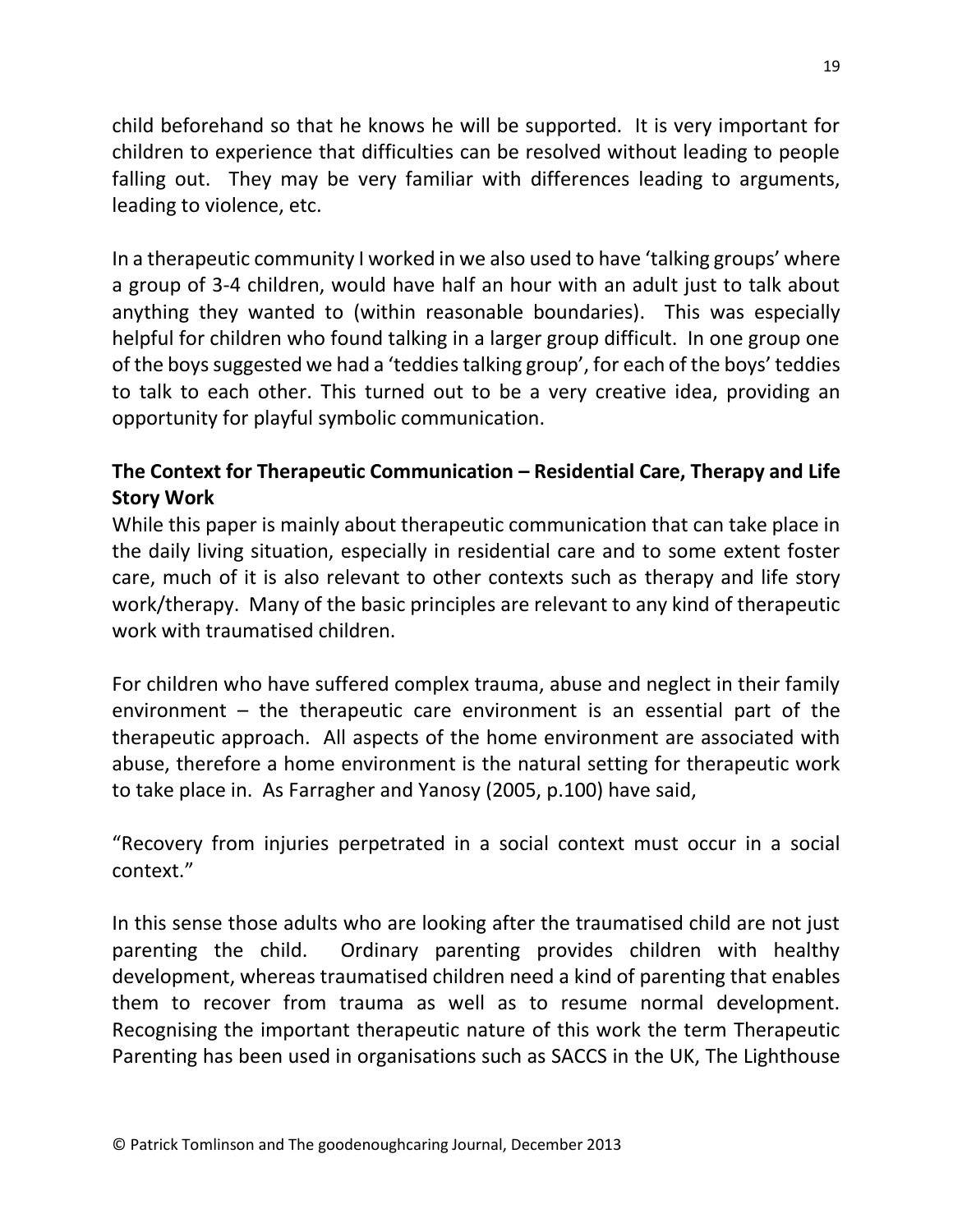Foundation in Australia and previously Browndale in Canada. In many ways the 'therapy' takes place in the daily living situation.

If this is the case, it then leads us to the question of what is the role of other specific forms of therapeutic work, such as therapy and life story work. Often children are provided therapy or counselling in relation to specific difficulties that may be related to issues that are not as far reaching as complex trauma. For example, working through a one-off traumatic event, or dealing with an aspect of mental health disorder. However, as long as a traumatised child's complex needs are being addressed within the 24 hour a day group living situation, individual therapy and life story work can also play a useful part in the recovery process.

Therapy provides a regular session with a qualified therapist, usually once or twice a week with a clear focus on working through the child's difficulty so that it no longer hinders his functioning and development. Different forms of therapy may be used – talking, play, art, drama, etc. The therapy space and relationship provides a process with clear boundaries, separate from the daily living environment. Some children find they can really engage with a therapist and use the home and therapy for different purposes. It can be a relief to some children to take their 'issues' or 'muddles' to therapy and leave them there, while they might use home more to receive nurture. In reality the separation is usually not as clear as that, but it can work well for some children. Others may prefer not to see someone outside of the home and this may be influenced by their past experiences and individual disposition.

Life story work (Rose and Philpot (2005), Rose (2012)) may be provided for children who have especially complex life histories. A child who has had numerous placements, maybe many people in parental roles, with lots of siblings, half siblings, etc. may have a very confused sense of his own history and identity. This is one of the reasons why it is so important for everyone who works with the child to have a thorough knowledge of his history.

The daily living situation can be used to work through many aspects of a child's history, leading to a more realistic sense of history and also identity. However, for children whose histories are especially complex and where the child's perception is very confused and distorted, the work in the living environment may not be sufficient. Life Story Work provides a focused and methodological approach to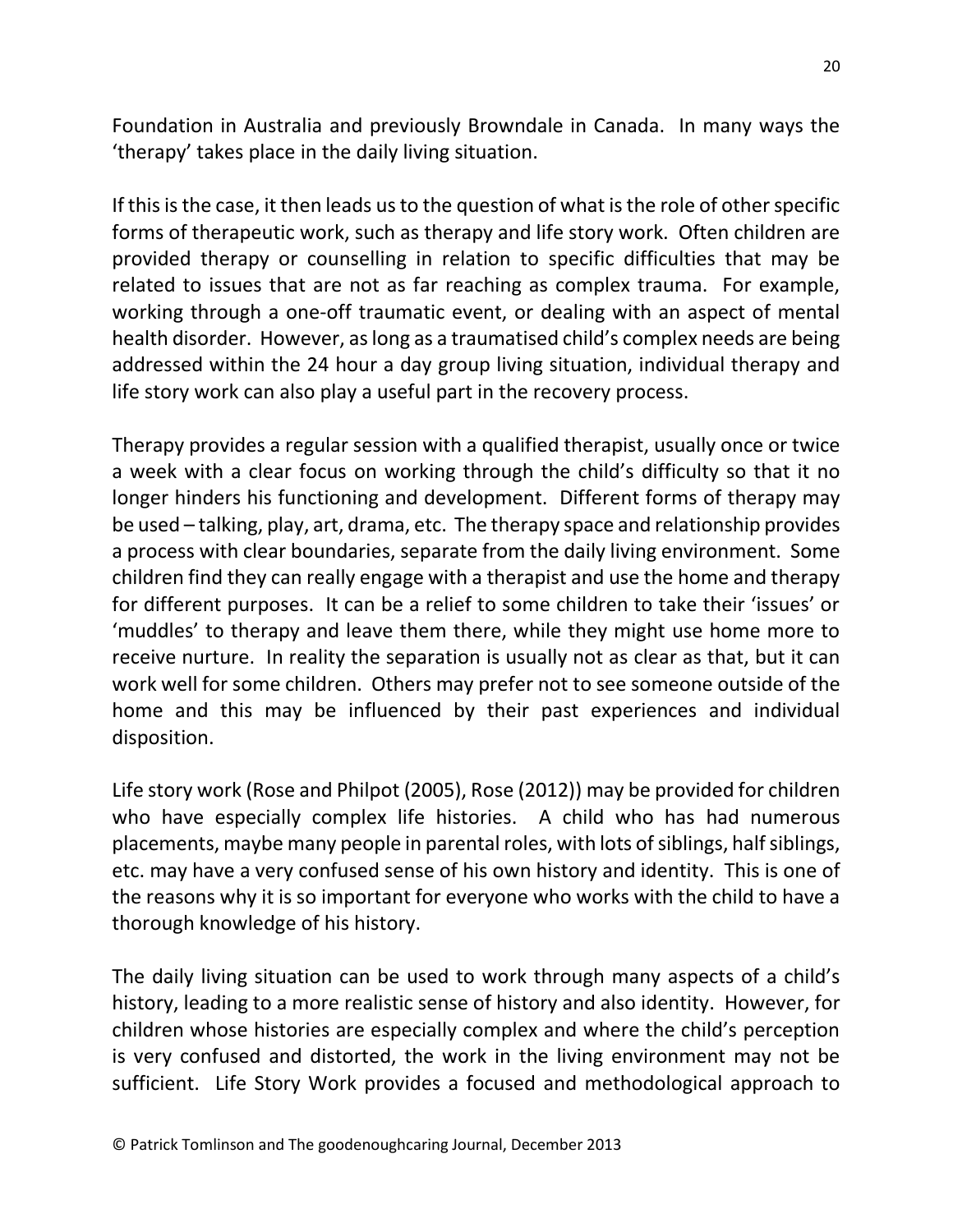working on the child's history. The work not only involves clarifying the child's history but more importantly enabling the child to work through their feelings and distorted views related to their history. Some children may know what has happened in their lives, but are very confused about the reasons. For instance, a child who has been abused but believes that he rather than the adult is responsible for what happened. Some children believe they are in care because they have done 'bad' things.

The life story worker will be trained in the detail of the work and as with the therapist not be someone who is involved in the therapeutic parenting work. As with therapy, some children benefit from having different places where they can work on things and the separation it provides. Life story work typically takes place with a session every 1-2 weeks and it normally takes around 18 months to complete. At the end the child will have his own life story book, which serves as a valuable record of his history. The book may also symbolically represent that the traumatic history is now integrated as part of the past and no longer being lived out in the present.

Whether a child has therapy or life story work or not, should not be an arbitrary decision, but one based on an assessment of the child's needs. When a child does have therapy or life story work, or both, it is important that the therapeutic parents, therapist and life story worker, work together in an integrated or 'joined up' (Cant, 2002) way, holding the whole of the child's experience together. The 3 therapeutic domains of therapeutic parenting, therapy and life story work can all play an equally important part in supporting a traumatised child's journey to recovery. The communication that takes place between everyone who works with the child is often as important as that which takes place directly with him.

## **Summary**

The following points which I have discussed are central to work with traumatised children and the importance of communication,

 Trauma has an impact on child development so that a child's ability to function and communicate may be significantly diminished. A 10 year old child may have the functioning ability normally expected of a 2 year old.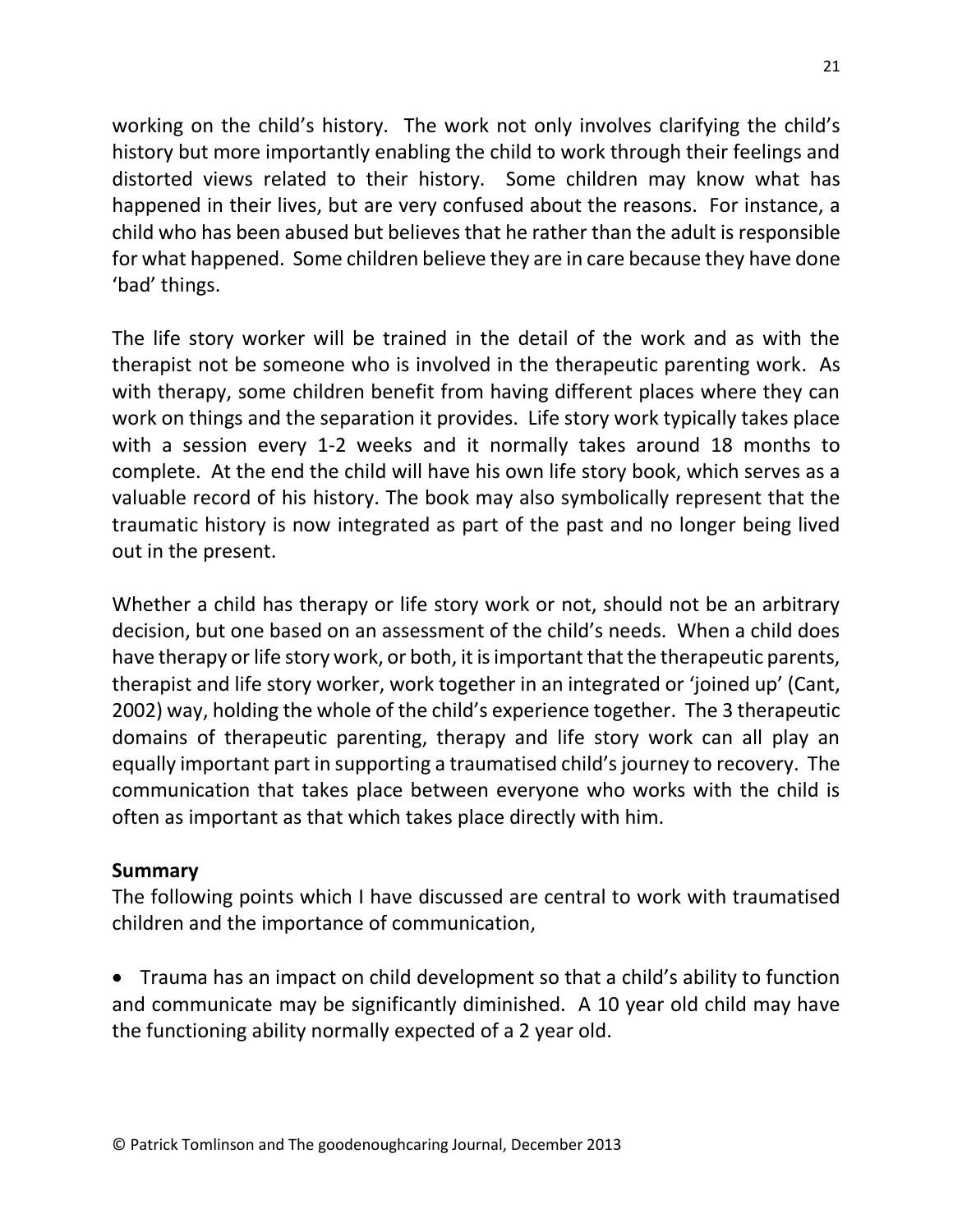Therapeutic work with traumatised children can be extremely difficult and challenging, and it can also be very rewarding.

- Being and feeling safe is the beginning of therapeutic work and recovery.
- Managing behaviour in a clear, firm but non-punitive way is important. Clear boundaries and expectations are necessary.
- The daily living environment in all of its detail gives children messages about our attitude towards them.

 A reliable, child centred, healthy and consistent daily routine plays a crucial role in enabling children to feel cared for and in making the world a more predictable and less stressful place.

 Regulating emotions is necessary before a child can be expected to think about communication. A consistent daily routine helps to regulate emotions.

 Communicating and working together as a team. We can't expect children to communicate unless we do it ourselves. This also provides a role model for children.

- While we might not think of behaviour as communication it does tell us something about the child and all behaviour has meaning.
- The capacity to think is a pre-requisite of communication. Trauma disrupts the capacity to think. We help children to think by thinking about them.

 Traumatised children will not easily accept our efforts to communicate with them and to think about them. Lots of patience and understanding are required and sometimes we might just need to survive the children's difficulties.

• Some children may not be able to communicate easily with words but may be able to communicate using symbols. We need to be open to using other methods such as play and drawing.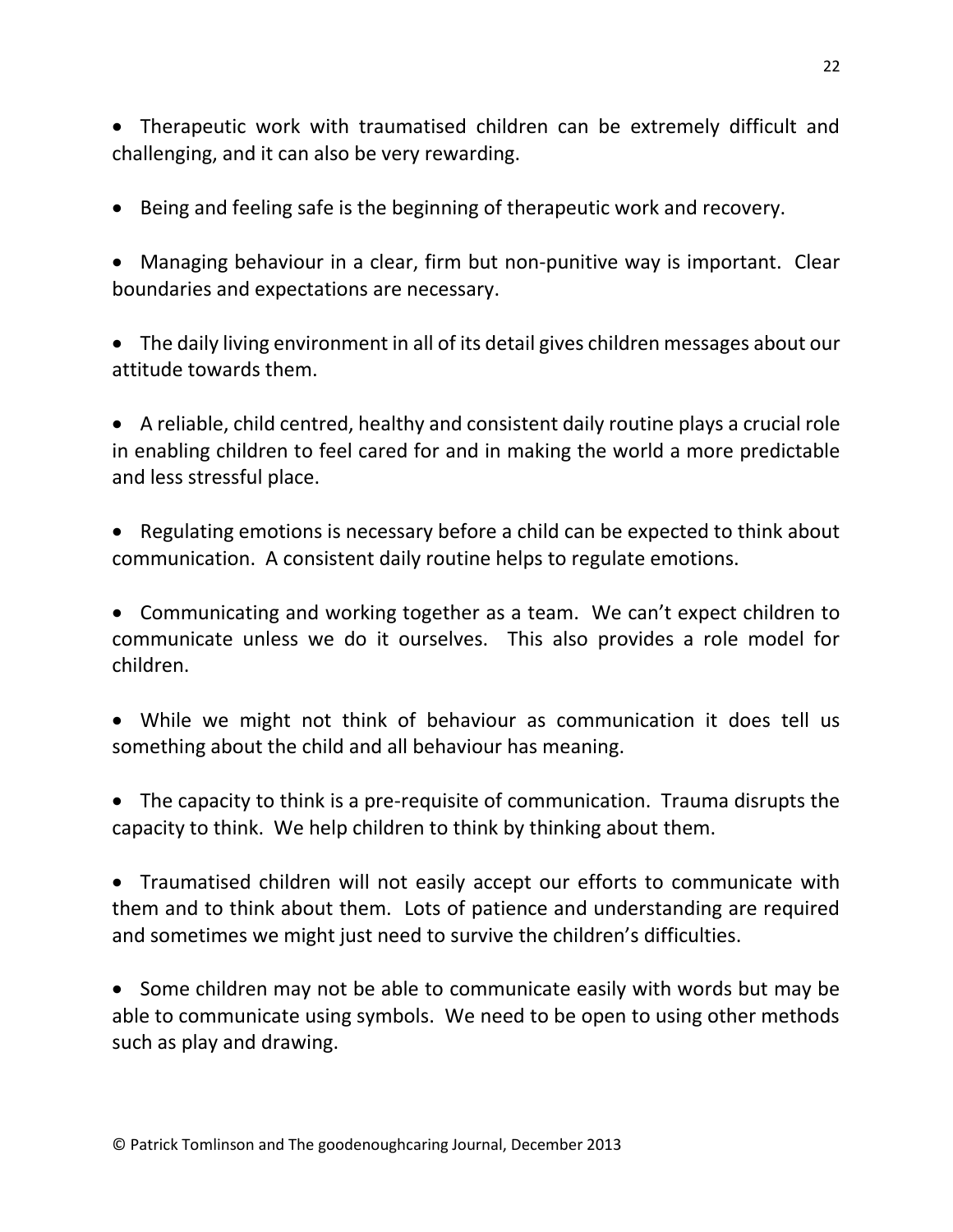• Play is the language of the child. As well as being a normal and enjoyable part of childhood, we can also learn a lot about a child through play and it can be an excellent way of building relationships.

 Traumatised children may be anxious and fearful in relation to all forms of communication. The work might be very difficult and we need to be thoughtful about the strong feelings that can be evoked in us.

 The ability to communicate verbally is a vital part of child development. The way we listen to and respond to children is very important in enabling them to develop. Really listening to children can be difficult and we also need to pay attention to the feelings evoked in ourselves. It is important to recognise the different levels and quality of communication and to understand that children at different stages of development will communicate differently.

 Communication can open up very difficult and potentially distressing memories and feelings. We need to be aware of this for the child and for ourselves.

 Peer relationships are a vital part of child development and we need to support children in the way they get along and communicate with each other.

• Some children may also benefit from life story work and therapy as well as therapeutic parenting. When this happens it is important that the therapeutic parents, therapist and life story worker, work together in an integrated way, holding the whole of the child's experience together.

For any comments, queries or anything else please contact Patrick at [ptomassociates@gmail.com](mailto:ptomassociates@gmail.com)

[www.patricktomlinson.com](http://www.patricktomlinson.com/)

## **References**

Anglin, J. (2002) *Pain, Normality, and the Struggle for Congruence: Reinterpreting Residential Care for Children and Youth*, New York: The Haworth Press Inc.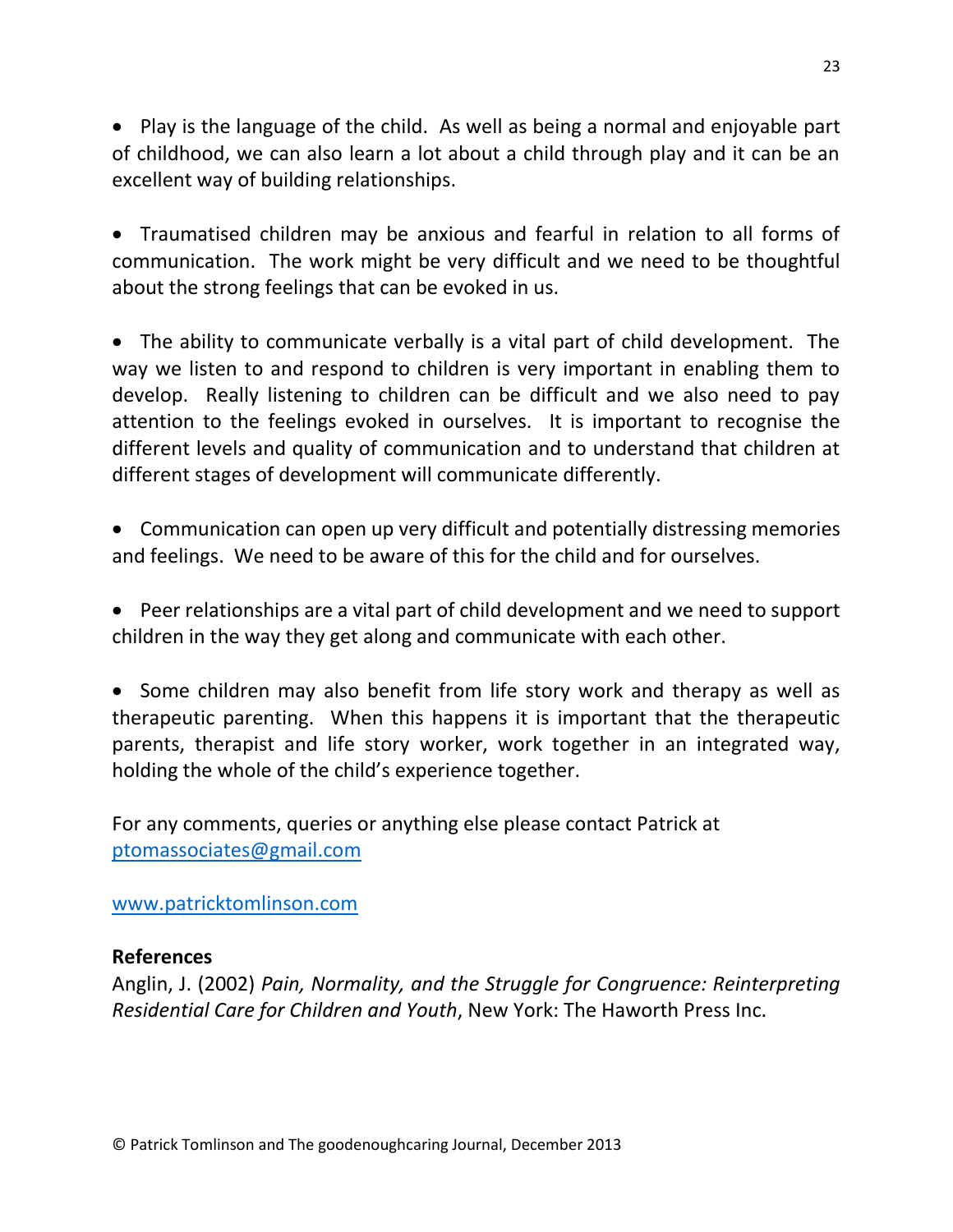Barton, S., Gonzalez, R. and Tomlinson, P. (2011) *[Therapeutic](http://www.linkedin.com/redir/redirect?url=http%3A%2F%2Fwww%2Ejkp%2Ecom%2Fcatalogue%2Fbook%2F9781849052559&urlhash=Wjyh&trk=prof-publication-title-link) Residential Care for Children and Young People: An Attachment and [Trauma-informed](http://www.linkedin.com/redir/redirect?url=http%3A%2F%2Fwww%2Ejkp%2Ecom%2Fcatalogue%2Fbook%2F9781849052559&urlhash=Wjyh&trk=prof-publication-title-link) Model for [Practice,](http://www.linkedin.com/redir/redirect?url=http%3A%2F%2Fwww%2Ejkp%2Ecom%2Fcatalogue%2Fbook%2F9781849052559&urlhash=Wjyh&trk=prof-publication-title-link)* London and Philadelphia: Jessica Kingsley Publishers

Cant, D. (2002) Joined up Psychotherapy: The Place of Individual Psychotherapy in Residential Therapeutic Provision for Children, *Journal of Child Psychotherapy 28, 3, 267-281*

Hart, B., and Risley, T.R. (1995) *Meaningful Experiences in the Everyday Experiences of Young American Children*, Baltimore, MD: Paul H. Brookes Publishing Co., Inc.

Levy, T.M. and Orlans, M. (1998) *Attachment, Trauma and Healing: Understanding and Treating Attachment Disorder in Children and Families* Washington, DC: CWLA Press

Perry, B.D. and Szalavitz, M. (2006) *The Boy who was Raised as a Dog: And Other Stories from a Child Psychiatrist's Notebook* New York: Basic Books

Perry, B.D. (2006a) Applying Principles of Neurodevelopment to Clinical Work with Maltreated and Traumatized Children: The Neurosequential Model of Therapeutics, in Boyd, N. (2006) (Ed) Traumatized Youth in Child Welfare, New York: Guilford Press

Perry, B.D. and Szalavitz, M. (2010) *Born for Love: Why Empathy is Essential and Endangered,* New York: HarperCollins

Rose, R. and Philpot, T. (2005) *The Child's Own Story: Life Story Work with Traumatized Children,* London and Philadelphia: Jessica Kingsley Publishers

Rose, R. and Philpot, T. (2012) *Life Story Therapy with Traumatized Children: A Model for Practice,* London and Philadelphia: Jessica Kingsley Publishers

Shonkoff, J.P. and Phillips, D.A. (Eds) *From Neurons to Neighborhoods: The Science of Early Childhood Development*, Board on Children, Youth, and Families National Research Council and Institute of Medicine, Washington, D.C.: National Academy Press, This PDF is available from the National Academies Press at: <http://www.nap.edu/catalog/9824.html>